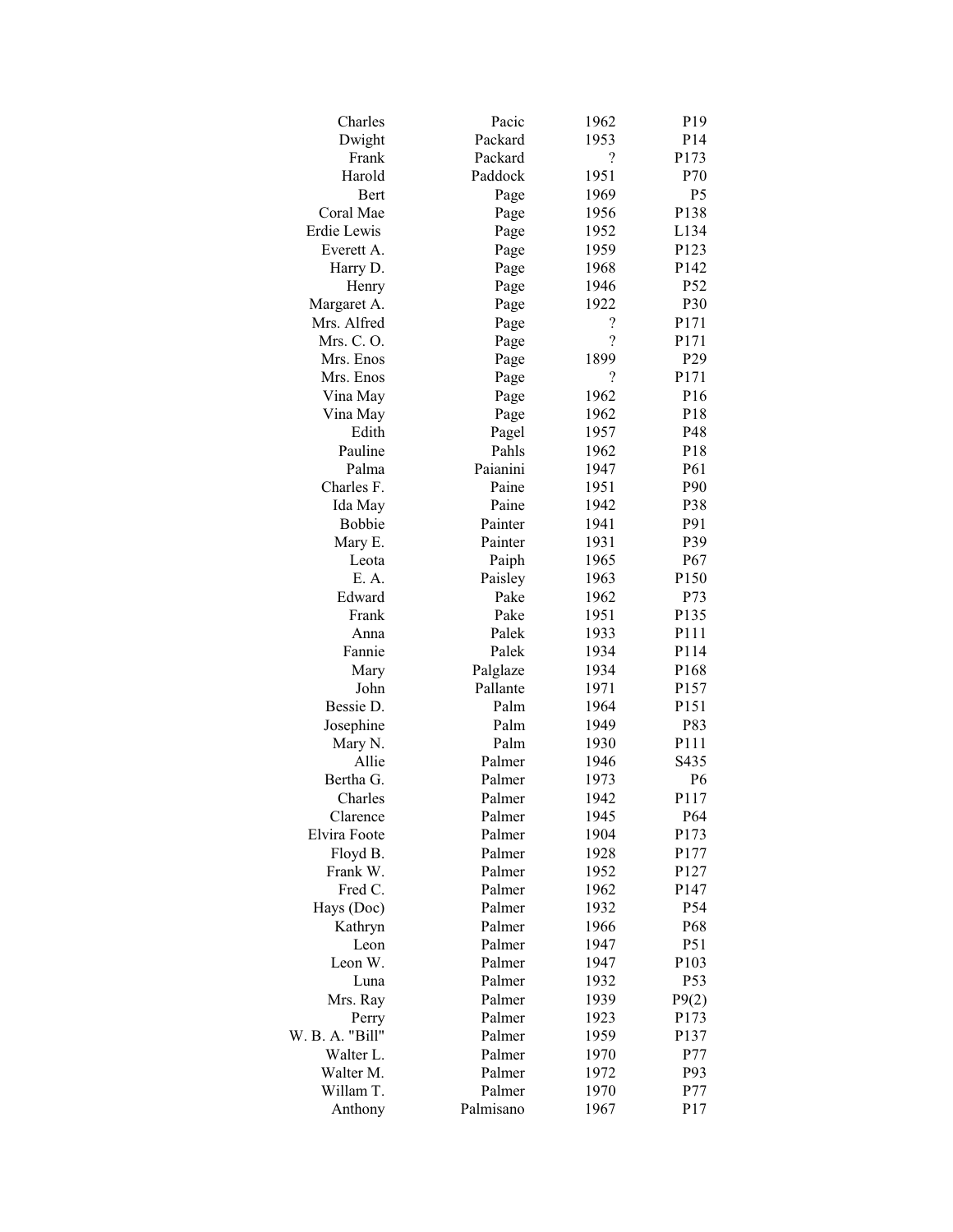| D. A.              | Palmisano        | 1960         | P150                        |
|--------------------|------------------|--------------|-----------------------------|
| George             | Paloski          | 1962         | P80                         |
| <b>Bessie</b>      | Paltzgroff       | 1955         | P12                         |
| Josephine          | Paltzgroff       | 1931         | P113                        |
| Adam               | Pamer            | 1958         | P128                        |
| Anna               | Pamer            | 1962         | P156                        |
| Carl               | Pamer            | 1964         | P152                        |
| Mary               | Pamer            | 1960         | P44                         |
| Paul               | Pamer            | 1962         | P66                         |
| Mary A.            | Panatzer         | 1974         | P41                         |
| Edwin L.           | Pancost          | 1970         | P22                         |
| Guy                | Pancost          | 1956         | P130                        |
| Rosalia            | Pandolfi         | 1970         | P <sub>6</sub>              |
| Edward             | Paolini          | 1948         | P117                        |
| Edward             | Paolini          | 1948         | P119                        |
| Anthony            | Paolucci         | 1951         | P <sub>14</sub>             |
| Anthony            | Paolucci         | 1951         | P96                         |
| Mary B.            | Paolucci         | 1960         | P43                         |
| Ross               | Paone            | 1956         | P129                        |
| John               | Papiska          | 1957         | P167                        |
| John               | Papiska          | 1957         | P170                        |
| Carl C.            | Papka            | 1948         | P83                         |
| Charles C.         | Papka            | 1948         | O39                         |
| Calvin E.          | Paplow           | 1968         | P79                         |
| George             |                  | 1963         | P85                         |
| Julianna           | Papp             | 1954         | P82                         |
| Julius             | Papp             | 1951         | P91                         |
| Chris              | Papp             | 1961         | P143                        |
| Gus J.             | Pappas           |              | <b>B241</b>                 |
| Kenneth            | Pappas<br>Parbel | 1948<br>1971 | P159                        |
| Wilma I.           | Parbel           | 1965         |                             |
|                    |                  |              | P152                        |
| Charles A.         | Pardee           | 1970<br>1960 | P <sub>160</sub><br>P155(2) |
| Ida J.             | Pardee           |              |                             |
| Lewis B.           | Pardee           | 1960         | P42                         |
| Lewis B.           | Pardee           | 1960         | P43                         |
| Sybil Angel        | Pardee           | 1934         | P168                        |
| Keith Harold       | Pardy            | 1968         | P <sub>19</sub>             |
| Eliza              | Parham           | 1946         | P61                         |
| Frederick          | Parham           | 1937         | P39                         |
| John               | Parham           | 1952         | P127                        |
| Ralph              | Parham           | 1918         | P59                         |
| Kathryn            | Park             | 1963         | P <sub>20</sub>             |
| Janet              | Parke            | 1965         | P144                        |
| Abel               | Parker           | 1930         | P56                         |
| Anna P.            | Parker           | 1960         | P155                        |
| Anna Woolf         | Parker           | 1954         | P138                        |
| Beulah B.          | Parker           | 1966         | P147                        |
| <b>Bonnie Hart</b> | Parker           | 1961         | P148                        |
| Cora M.            | Parker           | 1960         | P42                         |
| Dora               | Parker           | 1925         | P <sub>60</sub>             |
| Doris              | Parker           | 1959         | P <sub>141</sub>            |
| Edith A.           | Parker           | 1953         | P90                         |
| Ellen E.           | Parker           | 1952         | P89                         |
| Eugene             | Parker           | 1946         | P37                         |
| Frank L.           | Parker           | 1930         | P53(2)                      |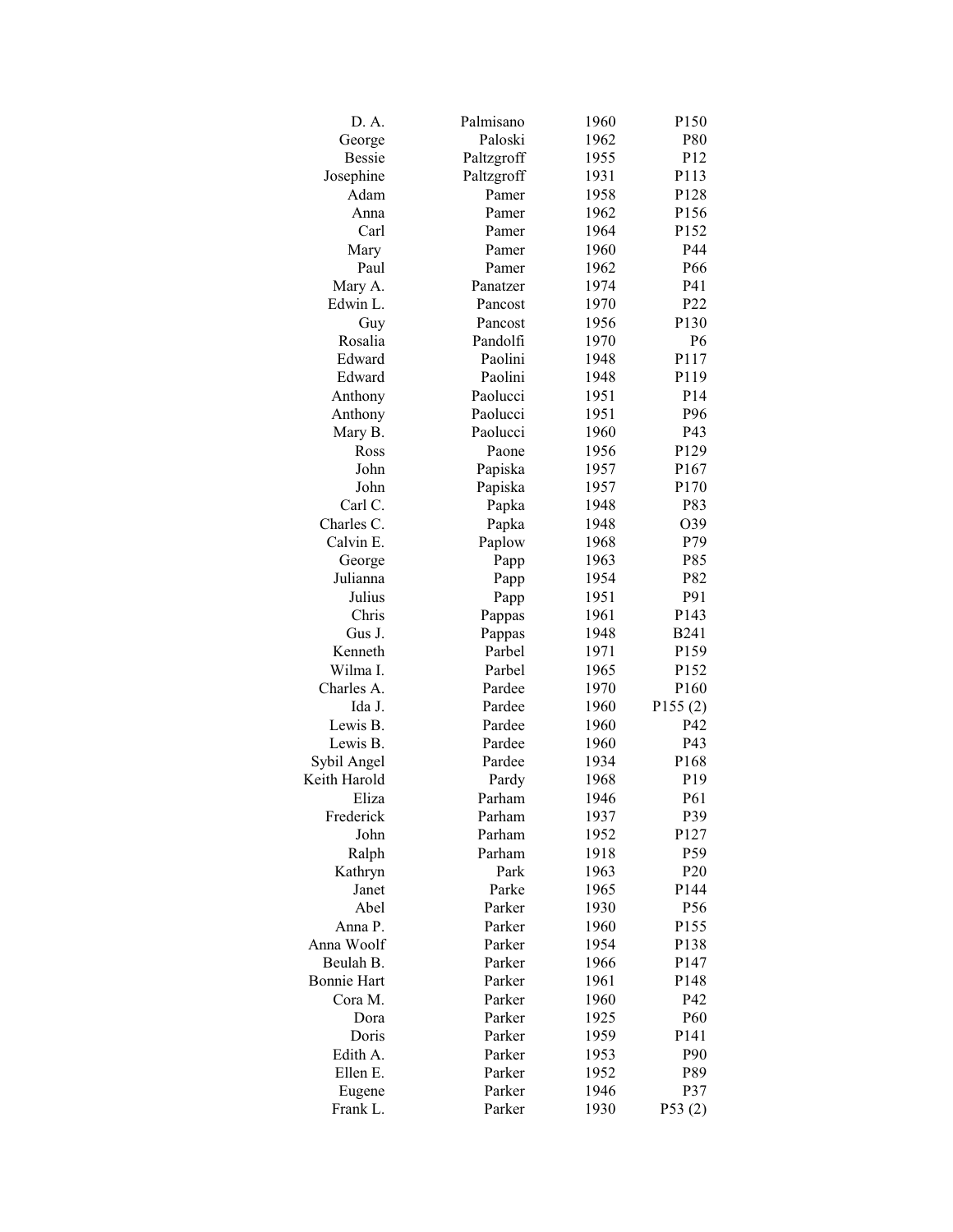| Fred William         | Parker    | 1932 | P51              |
|----------------------|-----------|------|------------------|
| H.C.                 | Parker    | 1925 | P87              |
| Harvey               | Parker    | 1946 | P117             |
| Hattie E.            | Parker    | 1947 | P61              |
| Hugh                 | Parker    | 1957 | P <sub>3</sub>   |
| Inez                 | Parker    | 1926 | P <sub>60</sub>  |
| Jennie               | Parker    | 1953 | P <sub>14</sub>  |
| Louise               | Parker    | 1951 | P68              |
| Luna                 | Parker    | 1950 | P133             |
| M. E.                | Parker    | 1939 | P82(3)           |
| Margaret             | Parker    | 1967 | P18              |
| Margaret             | Parker    | 1967 | P <sub>20</sub>  |
| Mary                 | Parker    | 1941 | P113(2)          |
| Merton M.            | Parker    | 193? | P111             |
| N. D.                | Parker    | 1932 | P168             |
| Olga                 | Parker    | 1951 | P <sub>68</sub>  |
| Raymond E.           | Parker    | 1939 | P9               |
| Rollin C.            | Parker    | 1950 | P45              |
| <b>Ruth Lewis</b>    | Parker    | 1972 | P99              |
| Todd E.              | Parker    | 1958 | P103             |
| Todd E.              | Parker    | 1958 | P69              |
| Trestia              | Parker    | 1932 | P167             |
| William Henry        | Parkin    | 1950 | P47              |
| Charles S            | Parkinson | 1946 | P121             |
| Ralph                | Parkinson | 1949 | P119             |
| Ross A.              | Parkinson | 1962 | P65              |
| Ruth G.              | Parkinson | 1967 | P17              |
| Verdolla M.          | Parkinson | 1973 | P75              |
| Albert               | Parks     | 1956 | P133             |
| Emma Weida           | Parks     | 1958 | P <sub>13</sub>  |
| Lester S.            | Parks     | 1970 | P24              |
| Ruby                 | Parks     | 1953 | P86              |
| Sherman J.           | Parks     | 1954 | P <sub>140</sub> |
| William I.           | Parmalee  | 1946 | P <sub>10</sub>  |
| William              | Parmelee  | 1946 | P37              |
| Richard Ralph        | Parmenter | 1935 | P <sub>167</sub> |
| Amelia               | Parmigian | 1951 | P91              |
| Chester              | Parnaby   | 1972 | P75              |
| <b>Ernest Robert</b> | Parnaby   | 1968 | P67              |
| Ralph                | Parnaby   | 1969 | P44              |
| <b>Blanche Coyle</b> | Parr      | 1947 | P63              |
| Patsy                | Parravani | 1974 | P41              |
| Laurel Ann           | Parris    | 1960 | P148             |
| Elmer                | Parshall  | 1950 | P98              |
| Flora Adelaide       | Parshall  | 1946 | P38              |
| Hannah               | Parshall  | 1938 | P56              |
| Arthur O.            | Parsons   | 1957 | P133             |
| Blanche              | Parsons   | 1972 | P <sub>6</sub>   |
| Charles              | Parsons   | 1955 | P48              |
| Dale                 | Parsons   | 1972 | P6               |
| Edna                 | Parsons   | 1969 | P <sub>18</sub>  |
| Ellen M.             | Parsons   | 1940 | P11              |
| Emma                 | Parsons   | 1956 | P129             |
| Ida L.               | Parsons   | 1962 | P79              |
| Jennie               | Parsons   | 1955 | P73              |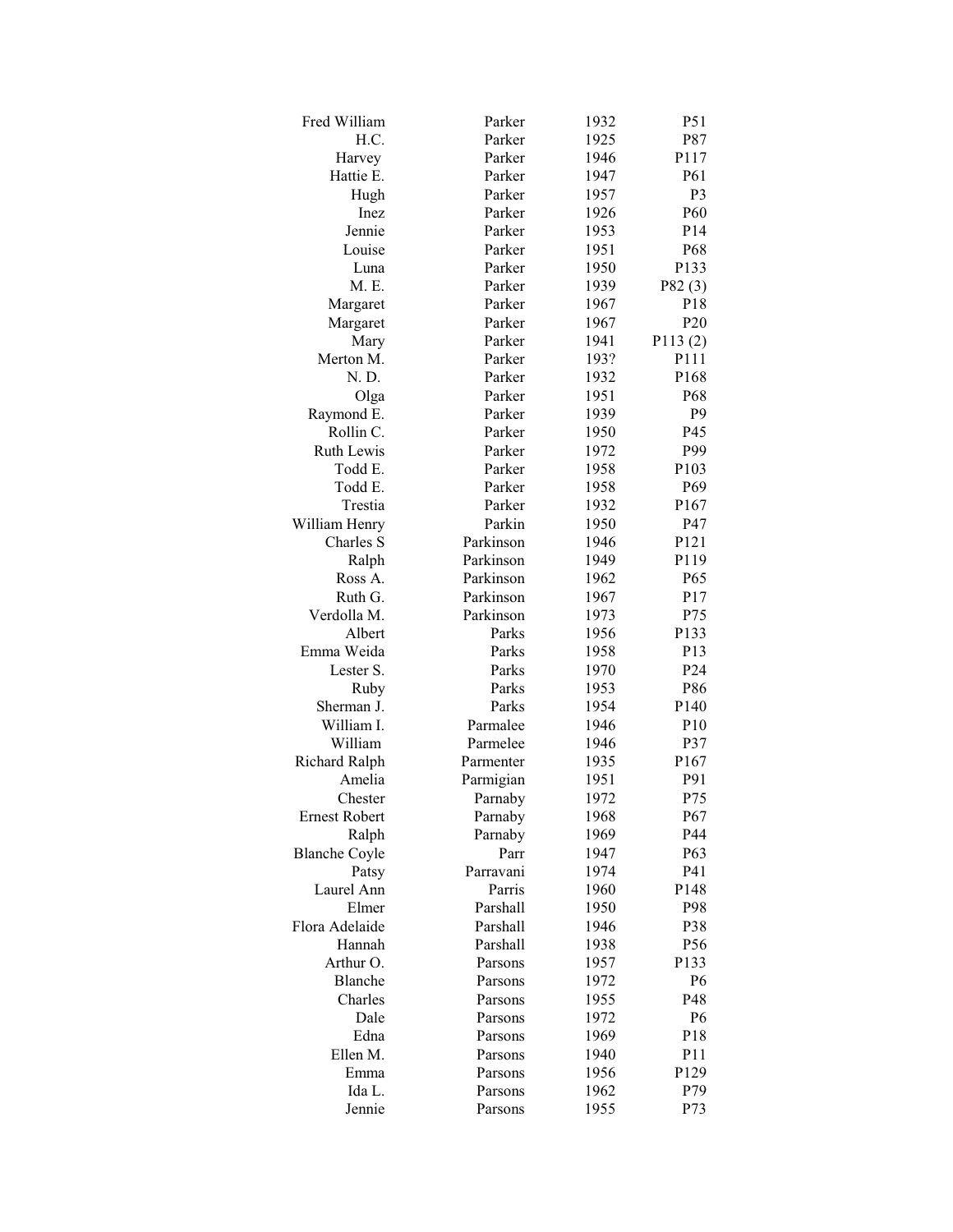| John C.                      | Parsons                | 1922 | P173             |
|------------------------------|------------------------|------|------------------|
| Lucy                         | Parsons                | 1907 | P112(2)          |
| William L.                   | Parthe                 | 1964 | P67              |
| George M.                    | Partin                 | 1973 | P93              |
| Ernest C.                    | Partridge              | 1955 | P115             |
| Nellie M.                    | Pascoe                 | 1964 | P <sub>18</sub>  |
| Joseph                       | Paserk                 | 1950 | P34              |
| Andrew                       | Pash                   | 1943 | P113             |
| Clara B.                     | Pash                   | 1959 | P126             |
| Gwendolyn                    | Paskert                | 1967 | P17              |
| Phillip L.                   | Passavants             | 1961 | P146(2)          |
| Joseph                       | Pastore                | 1946 | P <sub>63</sub>  |
| Infant boy                   | Pastva                 | 1972 | P158             |
| Rudolph                      | Paszkiewicz            | 1960 | P107             |
| A. J.                        | Patch                  | 1877 | P <sub>60</sub>  |
| Claude T.                    | Patch                  | 1955 | P127             |
| Madora E.                    | Patch                  | 1948 | P61              |
| <b>Russell Eugene</b>        | Patch                  | 1972 | P159             |
| Louis                        | Patch, Sr.             | 1969 | P152             |
| Bert L.                      | Patchin                | 1952 | P103             |
| Nettie                       | Patchin                | 1938 | P39              |
| Sarah                        | Paterson               | 1967 | P18              |
| Corinne                      | Patino                 | 1935 | P167             |
| James                        | Paton                  | 1950 | P35              |
| Howard Dean                  | Patrick                | 1974 | P77              |
|                              | Patrick                | 1972 | P77              |
| Joseph<br>Stephen            | Patrick                | 1958 | P85              |
|                              |                        | 1958 | P45              |
| Stephen                      | Patronsky<br>Patterson | 1972 | P <sub>24</sub>  |
| Abby Besel                   |                        |      |                  |
| Anna Allendorph<br>Catherine | Patterson              | 1920 | P49              |
|                              | Patterson              | 1937 | P38              |
| Clarence A.                  | Patterson              | 1963 | P <sub>19</sub>  |
| Crawford                     | Patterson              | 1907 | P172             |
| Deloris Ann                  | Patterson              | 1960 | P <sub>16</sub>  |
| Edna Alga                    | Patterson              | 1972 | P41              |
| Edward A.                    | Patterson              | 1955 | P128             |
| Ely J.                       | Patterson              | 1950 | P <sub>134</sub> |
| Fannie Rogers                | Patterson              | 1917 | P172(2)          |
| James E.                     | Patterson              | 1966 | P67              |
| John Tyler                   | Patterson              | 1913 | P177             |
| Lewis C.                     | Patterson              | 1902 | P171             |
| Mrs. M. E.                   | Patterson              | 1950 | P92              |
| Ned A.                       | Patterson              | 1945 | P <sub>2</sub>   |
| Oscar                        | Patterson              | 1897 | P171             |
| Oscar D.                     | Patterson              | 1897 | P171             |
| William E.                   | Patterson, Sr.         | 1972 | P78              |
| Emma D.                      | Patton                 | 1951 | P129             |
| James A.                     | Patton                 | 1934 | P53              |
| Paul A.                      | Patton                 | 1948 | P122             |
| Quincy                       | Patton                 | 1937 | P <sub>9</sub>   |
| Sarah                        | Patton                 | 1932 | P168             |
| Henriette                    | Paul                   | 1939 | P82              |
| Henry E.                     | Paul                   | 1948 | P74              |
| John J                       | Paul                   | 1963 | P152             |
| Maggie                       | Paul                   | 1949 | P149             |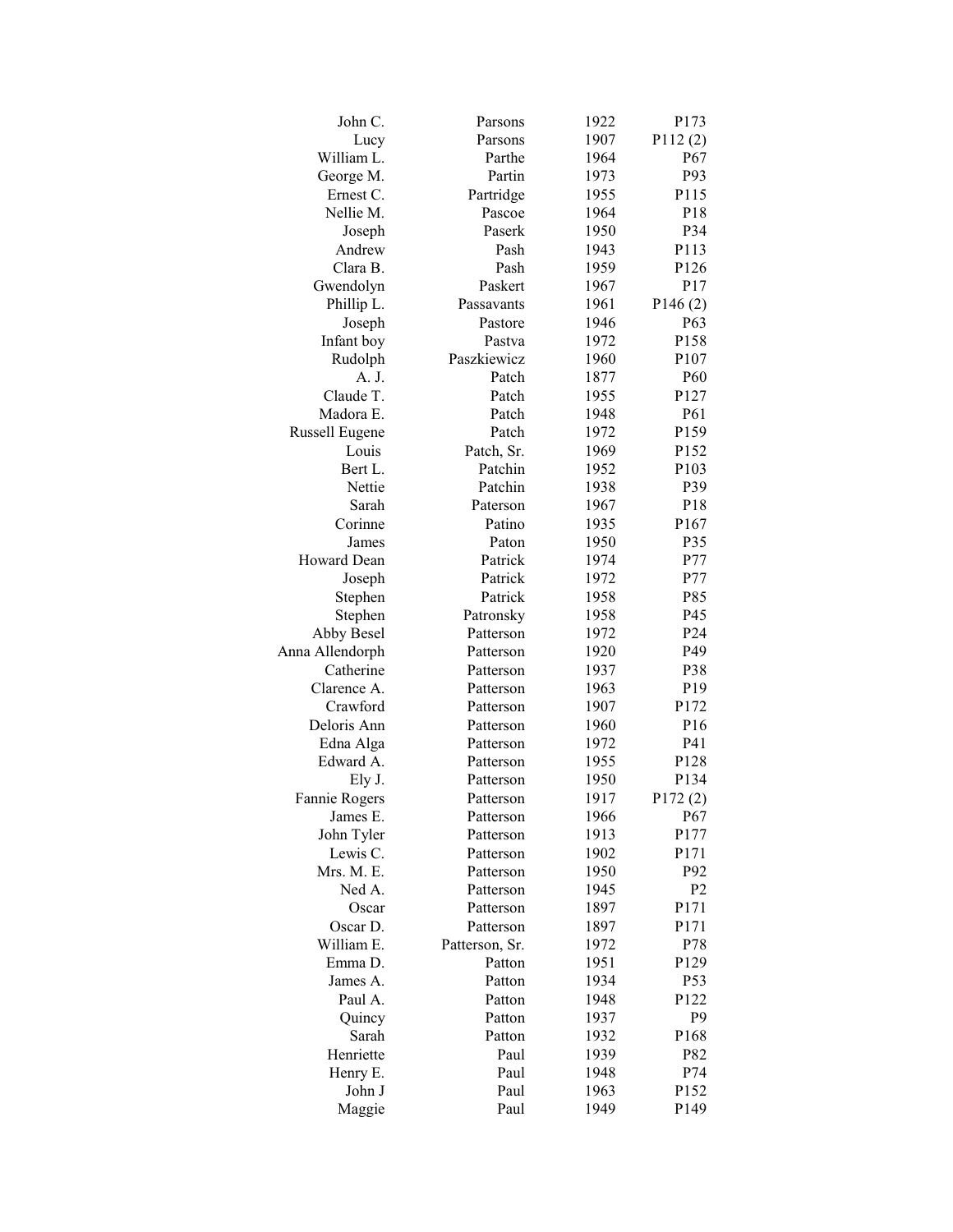| Ezra F.                 | Pauley      | 1978       | P <sub>22</sub>  |
|-------------------------|-------------|------------|------------------|
| Mildred                 | Pauley      | 1966       | M87              |
| Mabel E.                | Pauli       | 1952       | P138             |
| Julius                  | Paulisinetz | 1970       | P <sub>6</sub>   |
| Celestia                | Paulus      | 1934       | P <sub>168</sub> |
| Charles E.              | Paulus      | 1969       | P <sub>27</sub>  |
| Clara                   | Paulus      | 1929       | P82(2)           |
| David Carl              | Paulus      | 1953       | P138             |
| Emma O.                 | Paulus      | 1978       | P98              |
| Gail Joun               | Paulus      | 1960       | P156             |
| Karen Rose              | Paulus      | 1953       | P <sub>140</sub> |
| Mary                    | Paulus      | 1970       | P <sub>100</sub> |
| Raymond D.              | Pavilck     | 1974       | P <sub>21</sub>  |
| Robert G.               | Pavlick     | 1974       | P <sub>20</sub>  |
| Marcella                | Pawlicky    | 1950       | P98              |
| Charles                 | Pawloswki   | 1952       | P101             |
| Celestia                | Paxton      | 1933       | P <sub>57</sub>  |
| George                  | Paxton      | 1931       | P38              |
| J. G.                   | Paxton      | 1929       | P59              |
| Mrs. J. G.              | Paxton      | 1932       | P58              |
| Peter J.                | Payetta     | 1978       | P <sub>20</sub>  |
| Algernon                | Payne       | 1954       | P104             |
| Cassius                 | Payne       | 1950       | P47              |
| Clarence                | Payne       | 1913       | P171             |
| Dora                    | Payne       | 1945       | P37              |
| Eva                     | Payne       | 1956       | P130             |
| Sadie E.                | Payne       | 1963       | P85              |
| Olga                    | Peach       | 1955       | P47              |
| Mrs. James W.           | Peacock     | 1926       | P177             |
| Alvin A.                | Peairs      | 1949       | P61              |
| Charles A.              | Pearce      | 1949       | P36              |
| Daniel                  | Pearce      | 1948       | P115             |
| Emma                    | Pearce      | 1952       | F71              |
| James W.                | Pearce      | 1954       | P83              |
| Lola                    | Pearce      | 1968       | P <sub>16</sub>  |
| Lola                    | Pearce      | 1968       | P19              |
| Lillie Toupert          | Pearson     | 1930       | P <sub>55</sub>  |
| Robert Samuel           | Pearson     | 1937       | P <sub>57</sub>  |
| Roberta                 | Pearson     | 1958       | P46              |
| Alden M.                | Pease       | 1874       | P30              |
| Dow                     | Pease       | 1918       | P175             |
| L.D.                    | Pease       | $\ddot{?}$ | P175             |
| Mrs. L. D.              | Pease       | 1912       | P175             |
| Joseph                  | Pechac      | 1958       | P46              |
| Pauline                 | Pechac      | 1955       | P130             |
| Thomas                  | Pechoc      | 1957       | P136             |
| Charles                 | Peck        | 1934       | R156             |
| Claire M.               | Peck        | 1982       | P153             |
| Curtis                  | Peck        | 1969       | P79              |
| Curtis W.               | Peck        | 1969       | P <sub>5</sub>   |
| Edward J.               | Peck        | 1938       | P39              |
| Grandma                 | Peck        | $\ddot{?}$ | P <sub>29</sub>  |
| Harriette Louise Hinman | Peck        | 1941       | P118             |
| Harry D.                | Peck        | 1945       | P37              |
| Horace                  | Peck        | 1917       | P173             |
|                         |             |            |                  |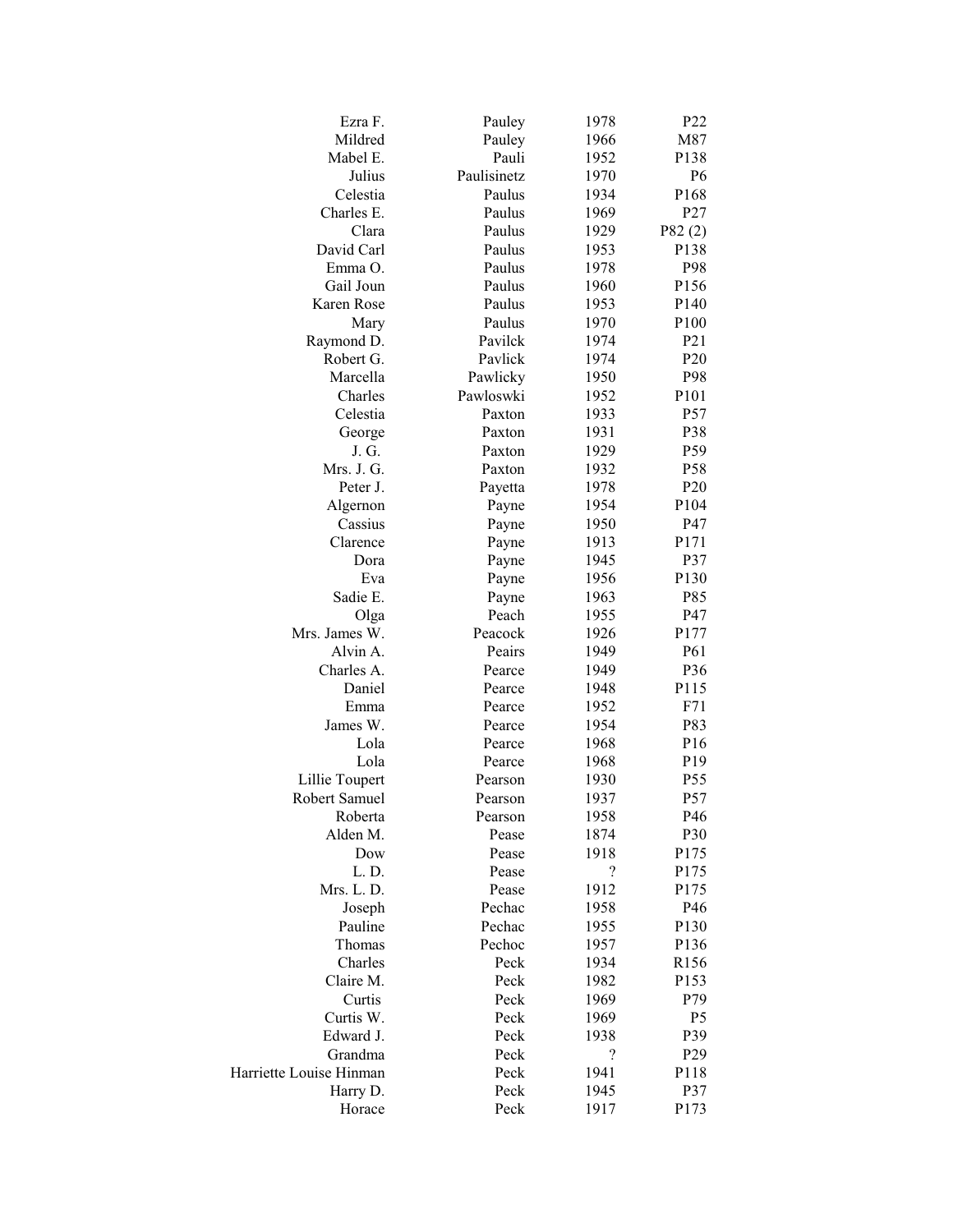| Lottie B.            | Peck       | 1964     | P67              |
|----------------------|------------|----------|------------------|
| Norman D.            | Peck       | 1899     | P <sub>29</sub>  |
| Osman G.             | Peck       | 1933     | P158             |
| R. H.                | Peck       | $\gamma$ | P <sub>29</sub>  |
| Ronald               | Peck       | 1952     | P <sub>120</sub> |
| Rufus                | Peck       | 1913     | P174             |
| William              | Peck       | 1917     | P174(2)          |
| Bertha A.            | Peckham    | 1946     | P35              |
| Thomas               | Peco, Jr.  | 1976     | P99              |
| Clarence             | Pedew      | 1961     | P85              |
| Marie                | Pedigo     | 1970     | P42              |
| Rachael              | Pedlow     | 1933     | P114             |
| James Ellsworth      | Peebles    | 1902     | P178             |
| Robert B.            | Peebles    | 1965     | P80              |
| Roy J.               | Peebles    | 1957     | P48              |
| W. B.                | Peebles    | 1930     | P111             |
| W.B.                 | Peebles    | 1930     | P <sub>56</sub>  |
| Carl A.              | Pegg       | 1969     | P <sub>20</sub>  |
| May                  | Peirce     | 1960     | P66              |
| Vicki Lynn           | Pekkowski  | 1952     | P102             |
| Anna                 | Pelagaggi  | 1954     | P86              |
| Anna                 | Pelagaggi  | 1954     | P90              |
| Pasquale             | Pelagaggi  | 1955     | P127             |
| Josephine            | Pelletier  | 1963     | P <sub>5</sub>   |
| Mary                 | Pelo       | 1962     | P66              |
| Earl E.              | Pelsue     | 1957     | P169(2)          |
| Mayme                | Peltz      | 1973     | P <sub>20</sub>  |
| Alice                | Pemberton  | 1947     | P <sub>64</sub>  |
| Almeda               | Pemberton  | 1935     | P <sub>168</sub> |
| Della                | Pemberton  | 1963     | P <sub>143</sub> |
| W. E.                | Pemberton  | 1955     | P98              |
| Charles              | Pendleton  | 1966     | P <sub>66</sub>  |
| Hoadley              | Pendleton  | 1955     | P133(2)          |
| <b>Ruth Avis</b>     | Pendry     | 1954     | P135             |
| Mike                 | Penich     | 1957     | P135             |
| Dorothy              | Pennell    | 1953     | P135             |
| Frances              | Pennington | 1947     | P11              |
| George               | Pennock    | 1970     | P156             |
| George               | Pennock    | 1970     | P22              |
| Marian               | Pennock    | 1978     | P <sub>24</sub>  |
| Sergei               | Penzew     | 1952     | P104             |
| Carmella             | Peone      | 1948     | P118             |
| Clarence             | People     | 1953     | P13              |
| Clarence             | Peoples    | 1953     | P132             |
| Larry                | Peoples    | 1947     | P122             |
| Charles R.           | Peppard    | 1960     | P144             |
| Ethel M.             | Peppeard   | 1962     | P65              |
| Fannie               | Peppeard   | 1934     | P56              |
| Harold L.            | Peppeard   | 1961     | P100             |
| Laurel R             | Peppeard   | 1960     | P42              |
| Lawrence E.          | Peppeard   | 1956     | P130             |
| Orrin                | Peppeard   | 1952     | P83              |
| Wayne                | Peppeard   | 1956     | P142             |
| Elizabeth            | Pepper     | 1947     | P122             |
| Edward Joseph "E.J." | Perchinske | 2005     | P154             |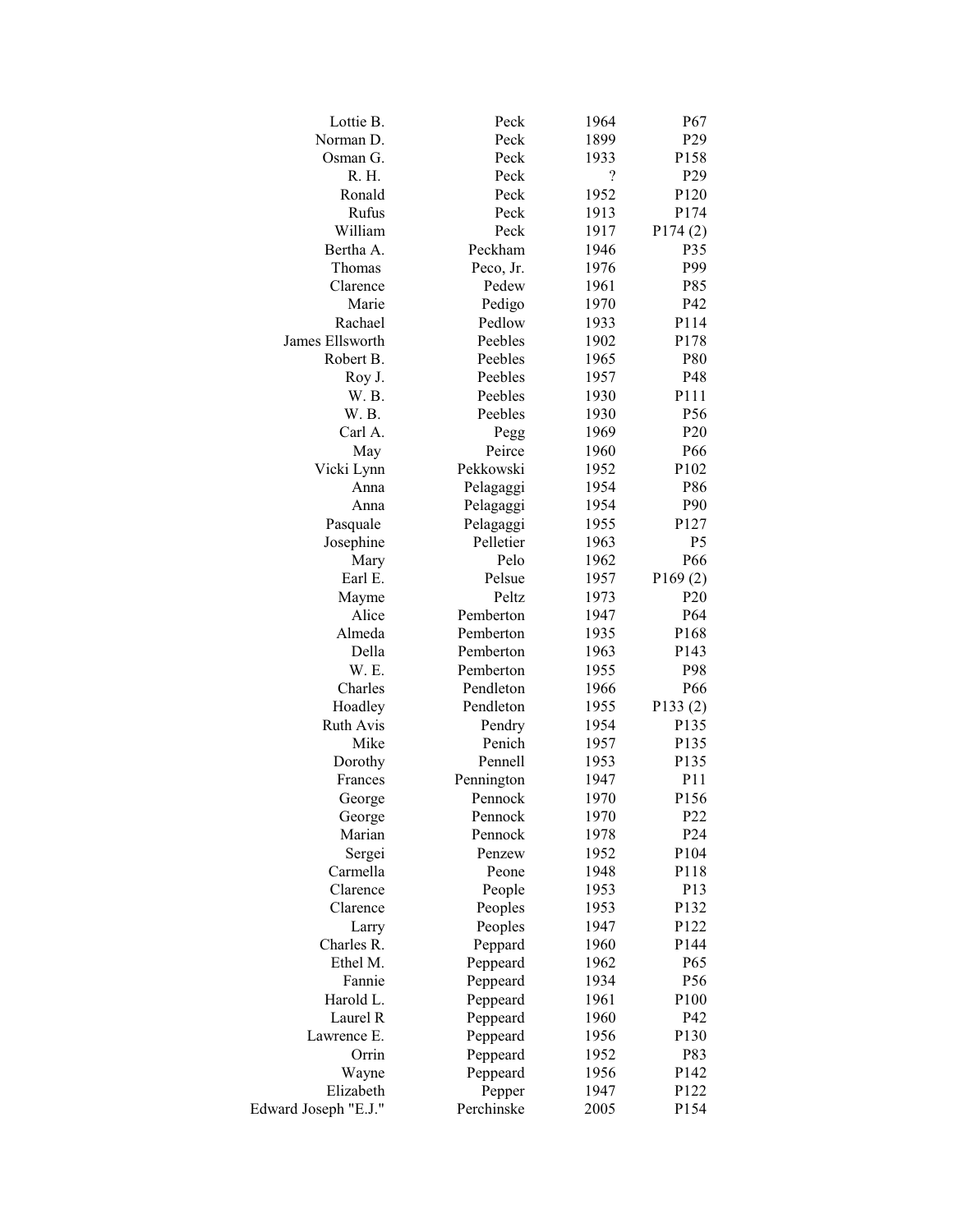| Robert Lee         | Percy          | 1955 | P45             |
|--------------------|----------------|------|-----------------|
| Sallie             | Perdue         | 1955 | P101            |
| Debra              | Perez          | 1963 | <b>B348</b>     |
| Linda Marie        | Perez          | 1959 | P148            |
| Linda Marie        | Perez          | 1959 | P68             |
| Paul R.            | Perkins        | 1955 | P131            |
| <b>Tyler James</b> | Perkins        | 1971 | P158            |
| Wendell            | Perkins        | 1971 | P157            |
| Infant girls       | Perkowski      | 1952 | P104            |
| Peter              | Perkowski      | 1958 | P89             |
| Thomas J.          | Perks          | 1971 | P158            |
| Marguerite         | Permowicz      | 2003 | P160            |
| Anna M.            | Pero           | 1961 | P150            |
| Charles            | Pero           | 1952 | P103            |
| Elizabeth          | Pero           | 1955 | P130            |
| George F.          | Pero           | 1968 | P107            |
| Joseph             | Pero           | 1937 | P39             |
| Mary               | Pero           | 1956 | P139            |
| Valenine           | Perosh         | 1957 | P168            |
| Valentine          | Perosh         | 1957 | P170            |
| J. A.              | Perrine        | 1932 | P56             |
| John A.            | Perrine        | 1932 | P <sub>9</sub>  |
| Max                | Perrine        | 1956 | P124            |
| John               | Perro          | 1948 | P63             |
| John               | Perro          | 1948 | P61             |
| R.O.               | Perrott        | 1956 | P119            |
| Arthur             | Perry          | 1955 | P131            |
| Carrie L.          | Perry          | 1959 | C126            |
| Everett            |                | 1957 | P <sub>3</sub>  |
| Norman D.          | Perry<br>Perry | 1970 | P77             |
| Robert A.          |                | 1954 | <b>B171</b>     |
| Victor W.          | Perry          | 1959 | P71             |
| Mrs. A. N.         | Perry          | 1962 | P151            |
|                    | Perryman       |      |                 |
| Virginia           | Perryman       | 1956 | P125<br>P136    |
| Arthur             | Persons        | 1957 |                 |
| Clyde<br>Paul      | Persons        | 1947 | P51             |
|                    | Persons        | 1951 | P139            |
| Anthony J.         | Perusky        | 1962 | P100            |
| Anthony J.         | Perusky        | 1962 | P156            |
| Katie              | Perusky        | 1970 | P <sub>24</sub> |
| Diana              | Peseck         | 1949 | P51             |
| Eleanor            | Peshek         | 1963 | P79             |
| <b>Betty</b>       | Pesicek        | 1979 | P <sub>21</sub> |
| Infant boy         | Pesicek        | 1956 | P130            |
| Rose               | Pesick         | 1956 | P133            |
| Ada W.             | Peter          | 1965 | P144            |
| Clara              | Peterhansen    | 1963 | P <sub>67</sub> |
| Laura Lee          | Peterka        | 1966 | P107            |
| Fred               | Peters         | 1951 | P89             |
| Harry              | Peters         | 1974 | P <sub>22</sub> |
| Martha             | Peters         | 1932 | P <sub>52</sub> |
| Rachel             | Peters         | 1952 | P70             |
| Thomas J.          | Peters         | 1959 | P <sub>4</sub>  |
| Carl V.            | Peterson       | 1965 | P <sub>65</sub> |
| Caroline           | Peterson       | 1951 | P <sub>69</sub> |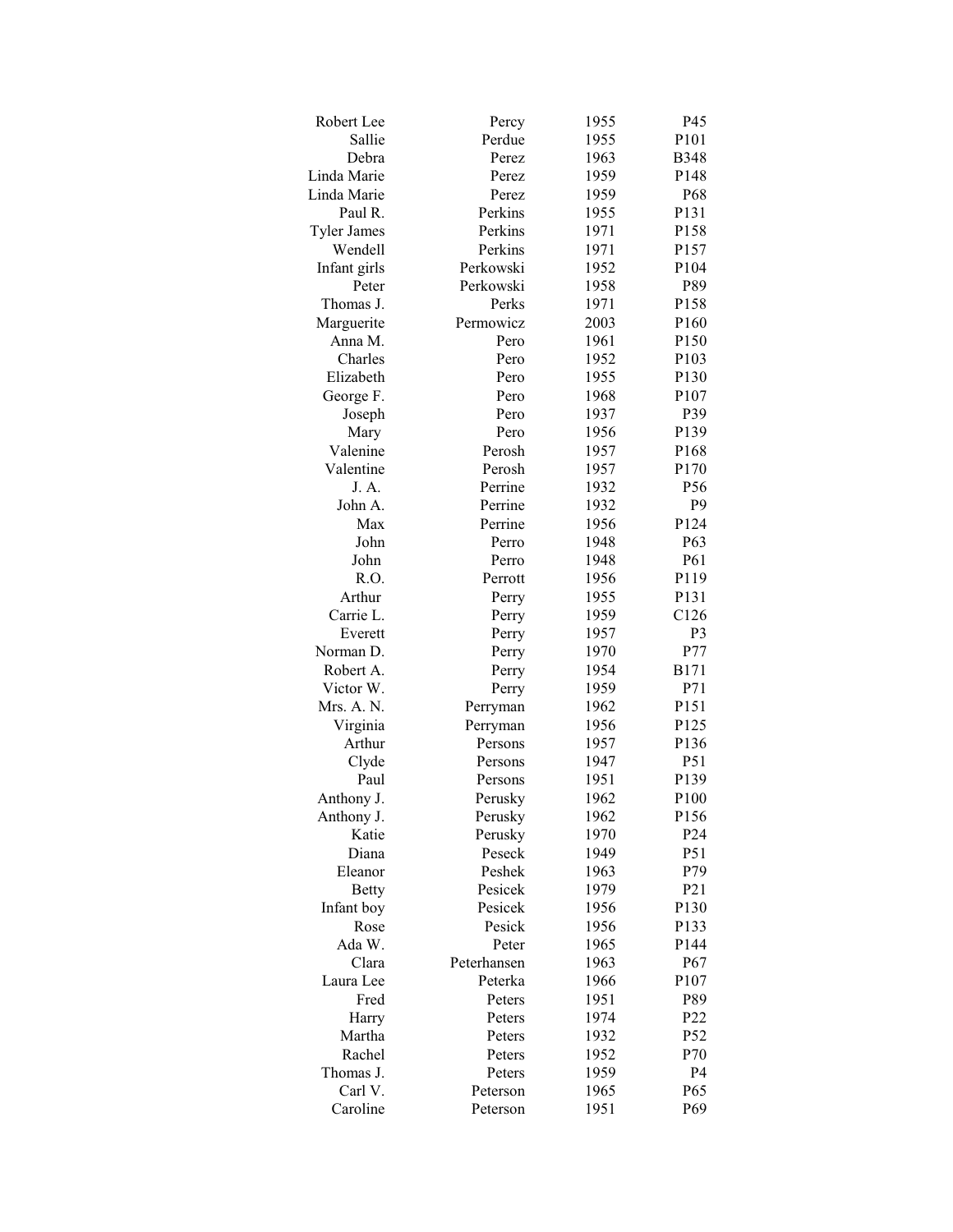| Charles             | Peterson   | 1949 | P74              |
|---------------------|------------|------|------------------|
| Christine E.        | Peterson   | 1973 | P93              |
| Ed                  | Peterson   | 1956 | P <sub>12</sub>  |
| Ed A. J.            | Peterson   | 1956 | P139             |
| Ellis               | Peterson   | 1945 | P <sub>64</sub>  |
| Gilbert             | Peterson   | 1953 | P <sub>45</sub>  |
| Gordon C.           | Peterson   | 1974 | P <sub>24</sub>  |
| Gust                | Peterson   | 1958 | P <sub>69</sub>  |
| Helen A.            | Peterson   | 1973 | P76              |
| Hilda C.            | Peterson   | 1960 | P145             |
| Ive W.              | Peterson   | 1957 | P <sub>3</sub>   |
| James E.            | Peterson   | 1931 | P53              |
| Joseph P.           | Peterson   | 1969 | P107             |
| Julia               | Peterson   | 1957 | P139             |
| Lurlin              | Peterson   | 1939 | P <sub>1</sub>   |
| Mrs. Charles        | Peterson   | 1952 | P132             |
| Rexford R.          | Peterson   | 1965 | P <sub>5</sub>   |
| Ida R.              | Petot      | 1960 | P44              |
| Harold S.           | Petre      | 1932 | P56              |
| Andrew J.           | Petrenchak | 1968 | P18              |
| Harry L.            | Petri      | 1955 | P97              |
| Esther              | Petrick    | 1977 | P <sub>22</sub>  |
| Anna                | Petricko   | 1958 | P86              |
| Lucile E.           | Petrie     | 1948 | P <sub>2</sub>   |
| Mary O.             | Petrie     | 1911 | P58              |
| Edward G.           | Petrini    | 1984 | P78              |
| John                | Petro      | 1965 | P80              |
| James               | Petroff    | 1931 | P114             |
| James               | Petroff    | 1931 | P91              |
| Luigi               | Petrone    | 1948 | P70              |
| <b>Blanche Emma</b> | Petros     | 1974 | P76              |
| Edward J.           | Petroski   | 1960 | P149             |
| Peter               | Petrovich  | 1963 | P152             |
| Mary                | Petrowski  | 1949 | P <sub>121</sub> |
| Carol               | Petsche    | 1956 | P <sub>142</sub> |
| Viola M.            | Petterill  | 1967 | P <sub>19</sub>  |
| Raymond O           | Pettingell | 1947 | P7               |
| Daniel Lee          | Petty      | 1949 | P155             |
| Dorothy May         | Petty      | 1946 | P63              |
| Edith Iva           | Petty      | 1966 | P68              |
| Everett             | Petty      | 1953 | P104             |
| Joseph R.           | Petty      | 1967 | P <sub>19</sub>  |
| Maria               | Petty      | 1946 | P117             |
| Mattie M.           | Petty      | 1962 | P <sub>65</sub>  |
| Hubert              | Peyton     | 1974 | P160             |
| Infant girl         | Peyton     | 1958 | P69              |
| Howard              | Pfabe      | 1963 | P103             |
| Lulu B.             | Pfahl      | 1959 | P <sub>141</sub> |
| Lynn B.             | Pfeffer    | 1932 | P53              |
| John                | Pfeifer    | 1948 | P83              |
| Nelouise            | Pfeifle    | 1984 | P75              |
| Adah M.             | Pfile      | 1957 | P <sub>4</sub>   |
| Elton J.            | Pfile      | 1940 | P63              |
| Max E.              | Pfile      | 1964 | P <sub>20</sub>  |
| Rollin F.           | Pfile      | 1933 | P111             |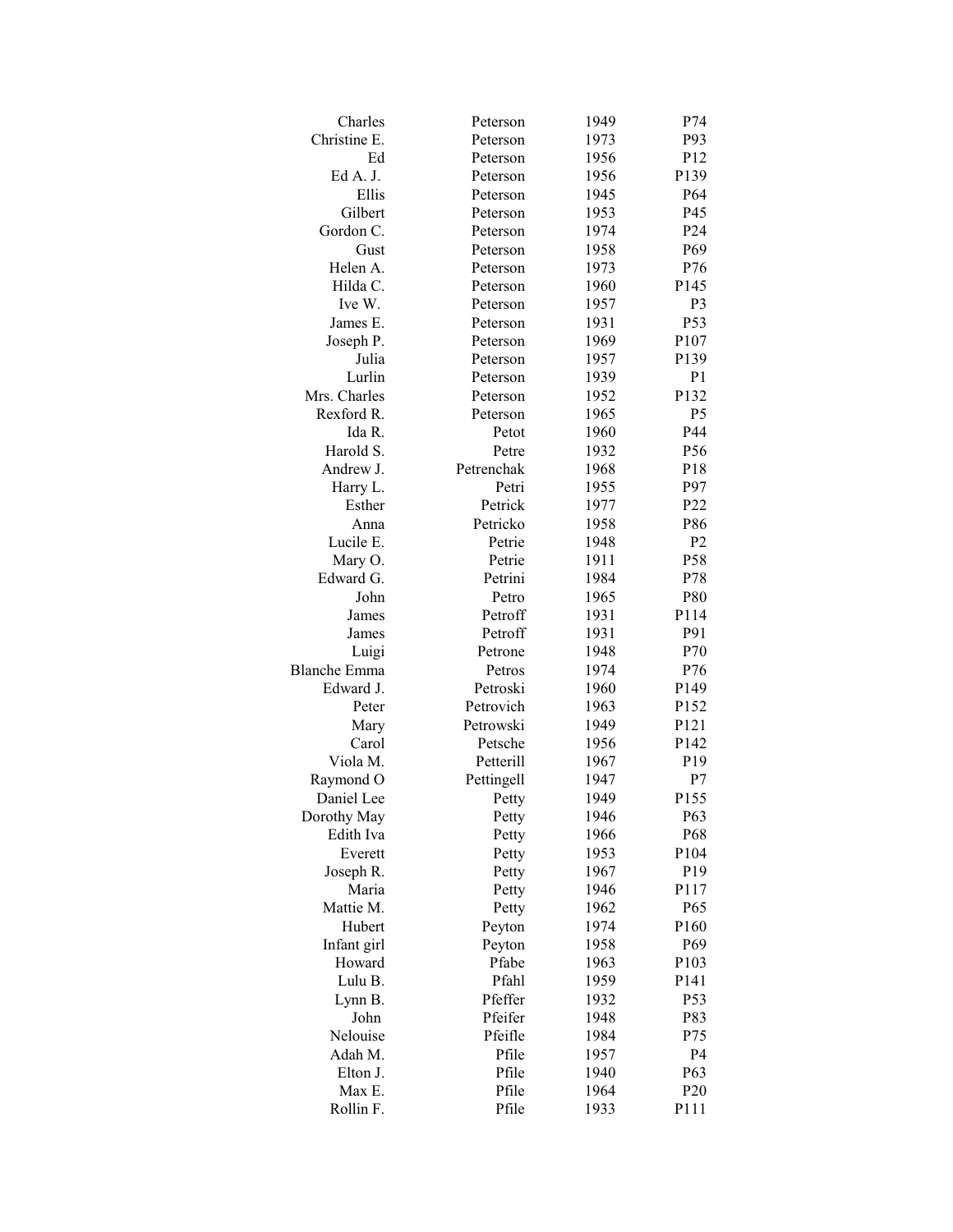| Zenas                  | Pfile        | 1951 | G86              |
|------------------------|--------------|------|------------------|
| Milton A.              | Phalen       | 1937 | P <sub>1</sub>   |
| Charles W.             | Phallen      | 1945 | P52              |
| Bert                   | Phelps       | 1950 | P35              |
| Carl T.                | Phelps       | 1964 | P43              |
| Donald M.              | Phelps       | 1946 | P61              |
| Donald M.              | Phelps       | 1949 | P61              |
| Edith A.               | Phelps       | 1967 | P <sub>19</sub>  |
| Edward V.              | Phelps       | 1971 | P158             |
| Edwin                  | Phelps       | 1963 | P85              |
| Elizabeth              | Phelps       | 1952 | P131             |
| Emma D.                | Phelps       | 1928 | P40              |
| Frank                  | Phelps       | 1941 | P37              |
| Frank S.               | Phelps       | 1941 | P <sub>64</sub>  |
| Gerald                 | Phelps       | 1978 | P24              |
| James                  | Phelps       | 1879 | P178             |
| Mary                   | Phelps       | 1949 | P121             |
| Mary                   | Phelps       | 1949 | P <sub>64</sub>  |
| Ruby G.                | Phelps       | 1971 | P156             |
| Virginia Kay           | Phelps       | 1950 | P47              |
| William B.             | Phelps       | 1947 | P51              |
| John                   | Phetterplace | 1971 | P157             |
| Albert C.              | Phile        | 1950 | P97              |
| Amanda                 | Phile        | 1929 | P167(2)          |
| Charles                | Phile        | 1963 | P43              |
| Floyd                  | Phile        | 1932 | P168             |
| Mrs. Albert            | Phile        | 1929 | P81              |
| Mrs. James             | Phile        | 1907 | P178             |
| Conrad                 | Philipp      | 1950 | P <sub>141</sub> |
| Ruth Beck              | Philipp      | 1970 | P78              |
| Wendel                 | Phillip      | 1933 | P111             |
| Aubrey "Phil"          | Phillips     | 1954 | P124             |
| Charles H.             | Phillips     | 1967 | P <sub>16</sub>  |
| <b>Charles</b> Leonard | Phillips     | 1956 | P81              |
| Clara                  | Phillips     | 1960 | P150             |
| Emma K.                | Phillips     | 1901 | P177             |
| George M.              | Phillips     | 1932 | P <sub>55</sub>  |
| Harriet                | Phillips     | 1950 | P35              |
| Henry                  | Phillips     | 1928 | P112(2)          |
| James                  | Phillips     | 1949 | P11              |
| Morton H.              | Phillips     | 1917 | P60              |
| Mrs. Nelson (Mary)     | Phillips     | ?    | P173             |
| Osa W.                 | Phillips     | 1960 | P17              |
| Pressley               | Phillips     | 1940 | P10              |
| S. P.                  | Phillips     | 1930 | P57              |
| Sarah Jane             | Phillips     | 1937 | P <sub>1</sub>   |
| Shirley                | Phillips     | 1967 | P18              |
| Thomas                 | Phillips     | 1969 | P <sub>5</sub>   |
| William                | Phillips     | 1962 | P86              |
| Willis                 | Phillips     | 1957 | P170             |
| Zeraldus               | Phillips     | 1947 | P117             |
| Frank                  | Philpott     | 1948 | P119             |
| Charles A.             | Phipps       | 1963 | P151             |
| Michael                | Pianelli     | 1941 | P10              |
| Sebastino              | Piccione     | 1952 | P100             |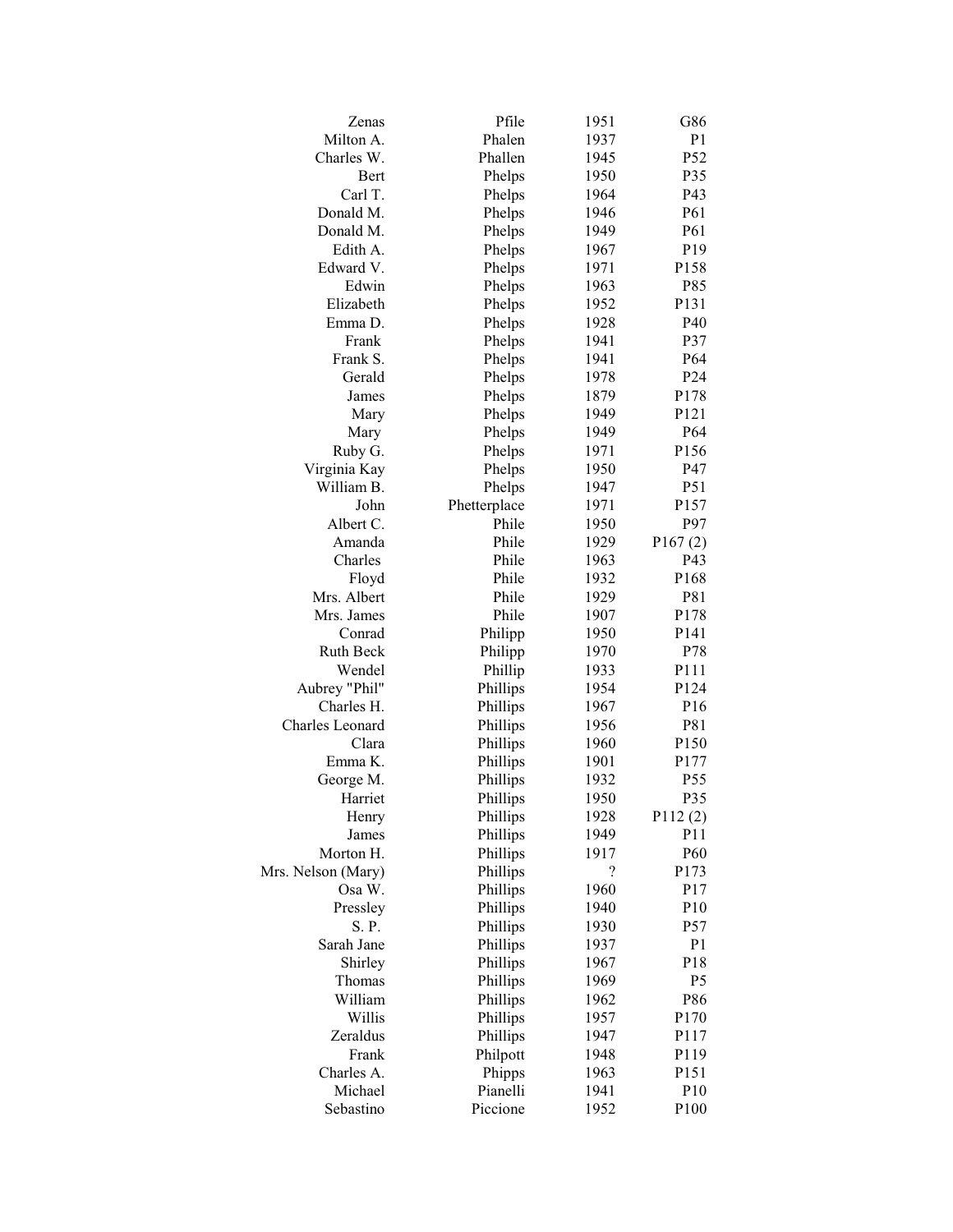| Goldier                  | Picella       | 1951 | P129             |
|--------------------------|---------------|------|------------------|
| Frank                    | Picelle       | 1969 | P146             |
| Frank                    | Picelle       | 1969 | P65              |
| Frank Edwin              | Pickett       | ?    | P30              |
| Henry                    | Piehl         | 1949 | P119             |
| Henry J.                 | Piehl, Jr.    | 1962 | P156             |
| Anthony                  | Piekutowkski  | 1963 | P144(2)          |
| Douglas Allen            | Pieper        | 1951 | P81              |
| Katherine                | Pieper        | 1971 | P160             |
| Amy E.                   | Pierce        | 1922 | P178             |
| <b>Betsy</b>             | Pierce        | 1907 | P172             |
| Gilman                   | Pierce        | 1955 | P70              |
| Gilman R.                | Pierce        | 1955 | P <sub>14</sub>  |
| <b>Gladys Louise</b>     | Pierce        | 1915 | P172             |
| Ida Cooper               | Pierce        | 1919 | P <sub>29</sub>  |
| Jay L.                   | Pierce        | 1952 | P123             |
| Jessie K.                | Pierce        | 1959 | P131             |
| Lottie Marie             | Pierce        | 1951 | P90              |
| Lucy Tinker              | Pierce        | 1950 | P <sub>13</sub>  |
| Mrs. E. R.               | Pierce        | 1907 | P177             |
| Thelma                   | Pierce        | 1912 | P172             |
| Thomas Jefferson         | Pierce        | 1959 | P138             |
| Charles                  | Pierson       | 2000 | P31              |
| Edgar A.                 | Pierson       | 1959 | P97              |
| Glenn and Caroline       | Pierson       | 1999 | P31              |
| Anthony                  | Pietracatello | 1951 | P125             |
| Richard E.               | Pifer         | 1966 | P152             |
| Steven                   | Piga          | 1971 | P <sub>6</sub>   |
| John D.                  | Pigg          | 1956 | P128             |
| John D.                  | Pigg          | 1956 | P81              |
| John                     | Piggot        | 1948 | P121             |
| <b>Bessie Bell</b>       | Pike          | 1947 | P70              |
| Blanche T.               | Pike          | 1959 | P139             |
| Ellen C                  | Pike          | 1934 | P <sub>167</sub> |
| Frank                    | Pike          | 1952 | P97              |
| Leland E.                | Pike          | 1958 | P138             |
| Louise                   | Pike          | 1948 | P <sub>121</sub> |
| <b>Sumner Porter</b>     | Pike          | 1973 | P156             |
| Thomas                   | Pike          | 1957 | P135             |
| Julia                    | Pilacek       | 1947 | P <sub>1</sub>   |
| Ralph                    | Pilasky       | 1966 | P150             |
| Georgianna               | Pilgrim       | 1960 | P156             |
| George                   | Pinkerton     | 1951 | P70              |
| John                     | Pinkerton     | 1964 | P19              |
| Lloyd Vernon             | Pinkerton     | 1969 | P79              |
| $\overline{\mathcal{C}}$ | Pinney        | 1939 | P112             |
| Bidwell                  | Pinney        | 1874 | P112             |
| Calvin                   | Pinney        | 1953 | P104             |
| Edward M.                | Pinney        | 1959 | P132             |
| John B.                  | Pinney        | 1936 | P167             |
| Mildred                  | Pinney        | 1948 | P <sub>2</sub>   |
| Norman                   | Pinney        | 1970 | P77              |
| Norman A.                | Pinney        | 1970 | P78              |
| Joseph                   | Pintarich     | 1958 | P89              |
| Frank                    | Pinter        | 1954 | P120             |
|                          |               |      |                  |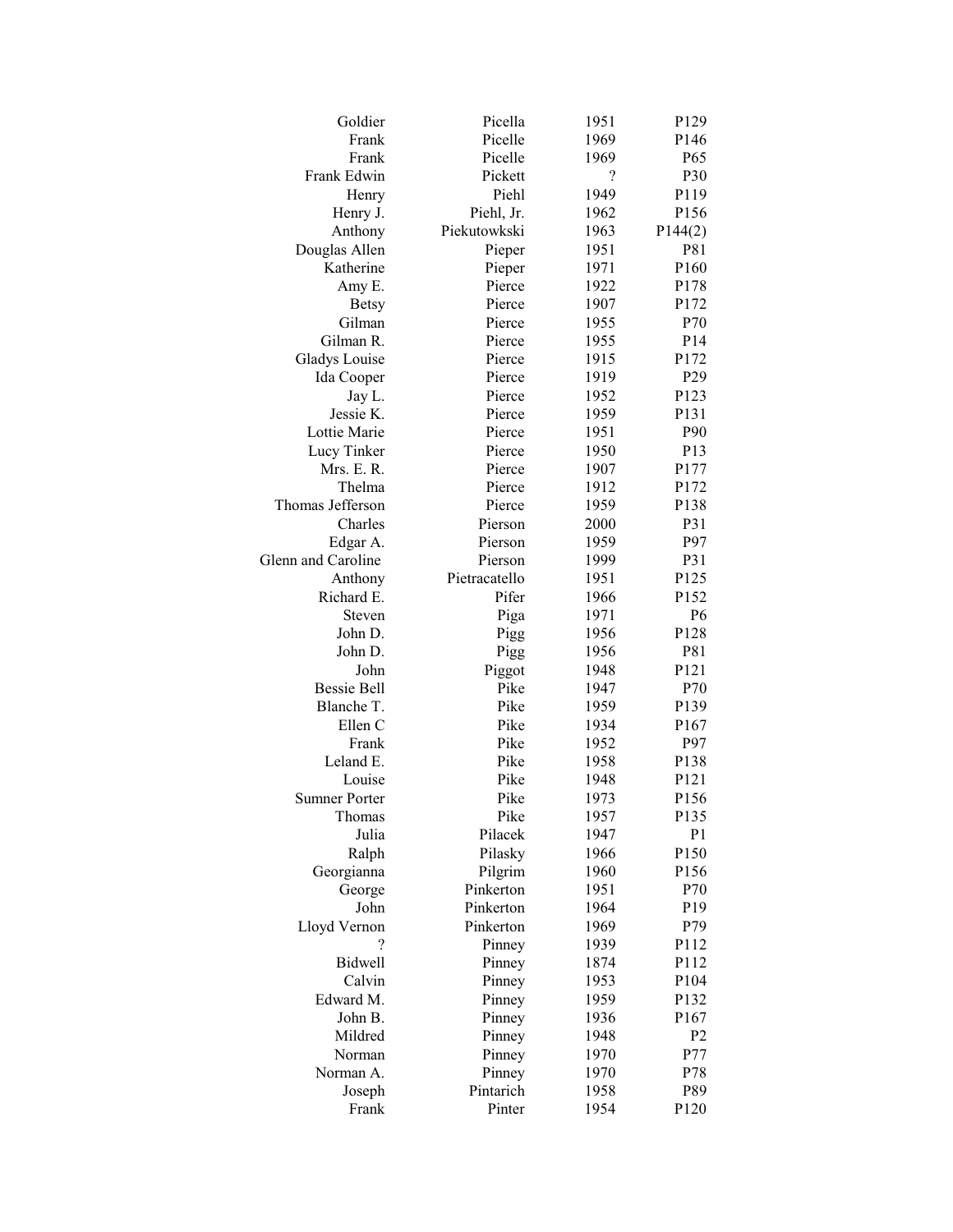| Gerald                  | Pinter         | 1954 | P97              |
|-------------------------|----------------|------|------------------|
| Irene                   | Pinter         | 1951 | P101             |
| Russell L.              | Pinter         | 1957 | P137             |
| <b>Betty Jean</b>       | Piotrowski     | 1956 | P125             |
| Ewald W.                | Piper          | 1960 | P107             |
| Gus                     | Piper, Sr.     | 1961 | P <sub>147</sub> |
| Marie                   | Pipes          | 1950 | P35              |
| Alex                    | Pirko          | 1933 | P54              |
| Henry                   | Pirtle         | 1955 | P132             |
| Joseph                  | Pischak        | 1951 | P131             |
| Robert                  | Piscura        | 1961 | P <sub>147</sub> |
| Robert                  | Piscura        | 1961 | P165-166         |
| Anna                    | Piskula        | 1959 | P97              |
| Joseph                  | Piskula        | 1961 | P <sub>147</sub> |
| Arthur Edward           | Pitkin         | 1947 | P122             |
| I.L.                    | Pitkin         | 1932 | P54              |
| Maxwell I.              | Pitkin         | 1960 | P143(2)          |
| Maud                    | Pitner         | 1964 | P44(2)           |
| Georgia                 | Pitsinger      | 1951 | P142             |
| Georgie                 | Pitsinger      | 1951 | P137             |
| Fred                    | Pittinger, Sr. | 1971 | P153             |
| Blanche                 | Pittman        | 1969 | P107             |
| John                    | Pittman        | 1955 | P34              |
| Laurel                  | Pittman        | 1950 | P33              |
| Oliver E.               | Pittman        | 1970 | P100             |
| Samuel N.               | Pittman        | 1951 | P33              |
| Mary E.                 | Pittmann       | 1953 | P142             |
| Dorothy                 | Pittsinger     | 1972 | P76              |
| Henry                   | Piwonka        | 1952 | P <sub>102</sub> |
| Mae                     | Piwonka        | 1970 | P <sub>21</sub>  |
| Alex                    | Piza           | 1948 | P3(2)            |
| Anna                    | Piza           | 1957 | P142             |
| Frances                 | Pizzuit        | 1953 | P139             |
| <b>Bill and Beverly</b> | Pizzute        | 1951 | P81              |
| Gordon Joseph           | Pizzute        | 1946 | P52              |
| Gordon Joseph           | Pizzute        | 1946 | P <sub>64</sub>  |
| Thomas                  | Pizzute        | 1974 | P75              |
| Antonio                 | Pizzuti        | 1939 | P84              |
| Mary L.                 | Plahy          | 1957 | P124             |
| Gretchen                | Plaisted       | 1951 | P102(2)          |
| William                 | Planer         | 1960 | P155             |
| Lawrence M.             | Plank          | 1964 | P149             |
| Myrtle                  | Plank          | 1959 | P <sub>141</sub> |
| Harold J.               | Plants         | 1977 | P42              |
| Alida F.                | Plasterer      | 1943 | P10              |
| Florida E.              | Platt          | 1969 | P80              |
| Carl                    | Plavin         | 1960 | P154             |
| George William          | Pleasants      | 1933 | P114             |
| Lillian A.              | Pleasants      | 1950 | P45              |
| Anna                    | Ploskunak      | 1949 | P61              |
| R Z                     | Plough         | 1954 | P132             |
| Willard I.              | Plough         | 1963 | P145             |
| Caleb C.                | Plum           | 1941 | P10              |
| Cora E.                 | Plum           | 1961 | P146             |
| Eugene                  | Plum           | 1957 | P95              |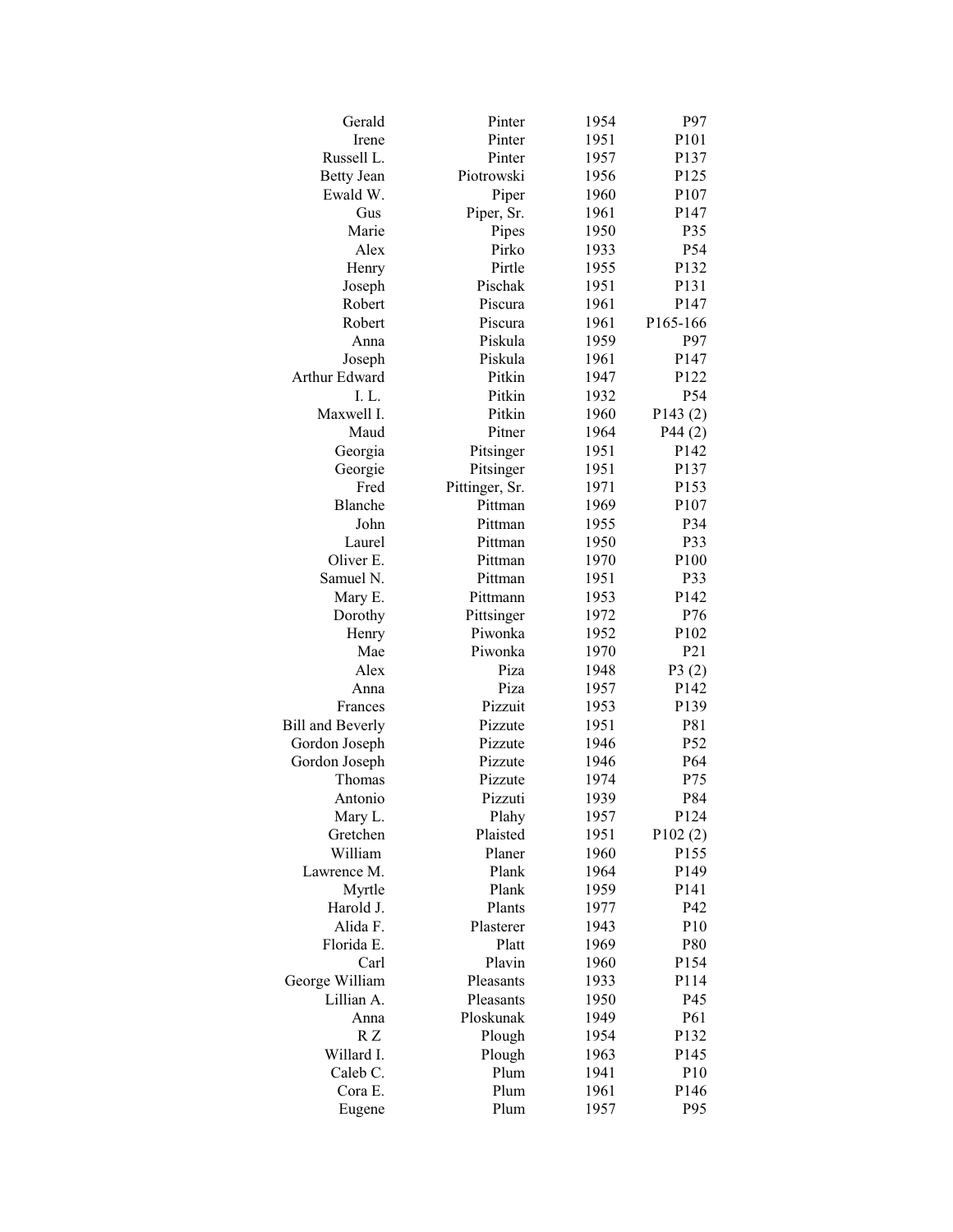| Henrietta         | Plum           | 1917 | P175                |
|-------------------|----------------|------|---------------------|
| L.A.              | Plum           | 1916 | P175                |
| Lotta             | Plum           | 1934 | P38                 |
| Mrs. William      | Plum           | 1899 | P175                |
| Richard Allen     | Plum           | 1962 | P155                |
| Samuel A.         | Plum           | 1940 | P117                |
| William           | Plum           | 1909 | P175                |
| Wilson S.         | Plum           | 1922 | P175                |
| Zora              | Plum           | 1958 | P46                 |
| Enly B.           | Plummer        | 1974 | P78                 |
| Eugene W.         | Plummer        | 1928 | P169                |
| Lewis             | Pocci          | 1941 | P51                 |
| Louis             | Pocci          | 1941 | P113                |
| Martin            | Pochedly       | 1961 | P144                |
| James             | Podojil        | 1968 | P148                |
| Stella Annastazia | Podojil        | 1973 | P24                 |
| John              | Podratsky      | 1947 | P63                 |
| Rose M.           | Podsedly       | 1972 | P <sub>21</sub>     |
| Ada               | Poe            | 1932 | P57                 |
| Alvin D.          | Poe            | 1948 | P61                 |
| Arthur            | Poe            | 1935 | P38                 |
| Arthur            | Poe            | 1935 | P39                 |
| E. W.             | Poe            | 1941 | P <sub>1</sub>      |
| Dorothy S.        | Poesse         | 1974 | P76                 |
| William           | Poesse         | 1951 | P98                 |
| Emil H.           | Pohlson        | 1934 | P39                 |
| Joseph Charles    | Pohmurski      | 2005 | P109                |
| Robert C.         | Pohto          | 1972 | P <sub>6</sub>      |
| Pearl             | Polack         | 1957 | P <sub>69</sub>     |
| Lewis             | Polando        | 1976 | P99                 |
| Elizabeth         | Polen          | 1964 | P17                 |
| Harry             | Polen          | 1955 | P90                 |
| Mrs. George       | Polen          | 1947 | K162                |
| Stanley           | Polglaze       | 1932 | P <sub>55</sub>     |
| Frances M.        | Polichena      | 1957 | P46                 |
| Rocco             | Polichena, Jr. | 1968 | P <sub>15</sub>     |
| Annah             | Polifrone      | 1947 | P61                 |
| James V.          | Polifrone      | 1949 | P118                |
| Harold            | Poling         | 1955 | W53-54              |
| Harold W.         | Poling         | 1955 | $C1-C2$             |
| Harold W.         | Poling         | 1955 | P <sub>25</sub> -26 |
| Terry             | Poling         | 1965 | P80                 |
| Eva               | Polkoski       | 1982 | P157                |
| Mrs. Julius       | Pollack        | 1937 | P <sub>1</sub>      |
| Elizabeth         | Polomsky       | 1955 | P123                |
| Elizabeth         | Polomsky       | 1957 | P89                 |
| Harry             | Polson         | 1956 | P116                |
| Edward            | Polumbo        | 1969 | P17                 |
| Enrico F.         | Polverari      | 1972 | P41                 |
| James             | Pomeroy        | 1949 | P121                |
| James             | Pomphrett      | 1970 | P <sub>24</sub>     |
| James             | Pomphrett      | 1970 | P <sub>6</sub>      |
| Margaret          | Pomphrett      | 1951 | P126                |
| Margaret          | Pomphrett      | 1951 | P129                |
| Glen G.           | Pond           | 1939 | P82                 |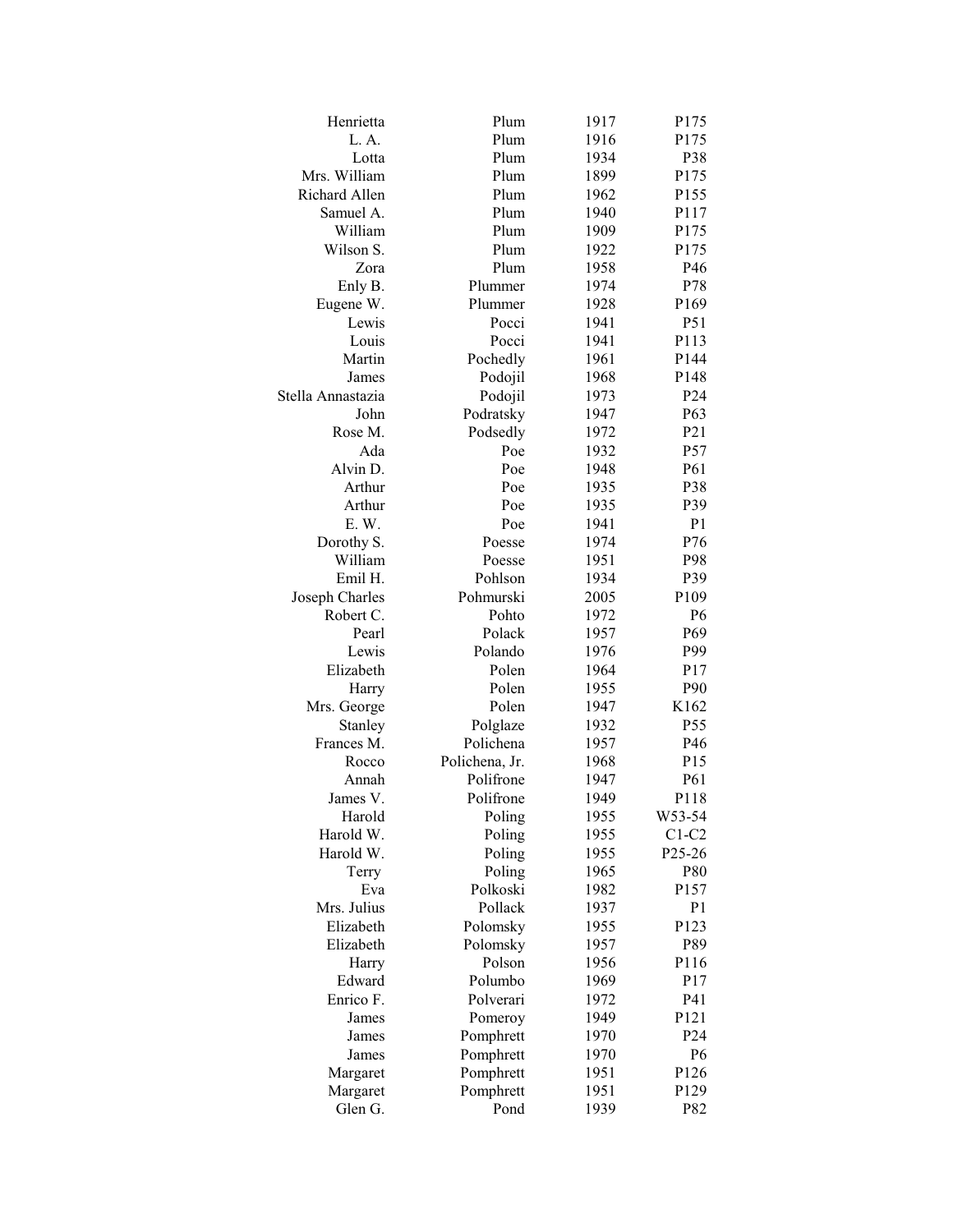| Infant boy           | Pongracz | 1959 | P138              |
|----------------------|----------|------|-------------------|
| Earl L.              | Pontius  | 1959 | P140              |
| Ellen                | Pontius  | 1958 | P137              |
| Samuel               | Pontius  | 1939 | P38               |
| Vera Parker          | Pontius  | 1939 | P <sub>16</sub>   |
| Gilbert              | Poole    | 1949 | P11               |
| Gilbert              | Poole    | 1949 | P122              |
| J. Lawrence          | Poole    | 1953 | P <sub>10</sub> 1 |
| Jeanette             | Poole    | 1950 | P35               |
| Leroy                | Poole    | 1931 | P <sub>1</sub>    |
| Mrs. Clyde           | Poole    | 1948 | P122              |
| Murl                 | Poole    | 1955 | P119              |
| Patie Chapman        | Poole    | 1932 | P54               |
| Ida                  | Poots    | 1936 | P <sub>9</sub>    |
| Ralph J.             | Poots    | 1960 | P86               |
| Roy W                | Poots    | 1959 | P130              |
| Thomas H.            | Poots    | 1945 | P <sub>1</sub>    |
| Joseph J.            | Popovic  | 1975 | P21               |
| Jennie               | Pore     | 1950 | P14               |
| Orin E.              | Pore     | 1950 | P127              |
| Orin E.              | Pore     | 1950 | P96               |
| Wesley J.            | Porsch   | 1954 | P92               |
| Michael              | Porta    | 1953 | P134              |
| Arthur               | Porter   | 1951 | P136              |
| Bobbie               | Porter   | 1961 | P <sub>147</sub>  |
| Caroline             | Porter   | 1948 | P122              |
| Carrie               | Porter   | 1939 | P168              |
| Charles              | Porter   | 1953 | P97               |
| Charles Webber       | Porter   | 1931 | P38               |
| Clara                | Porter   | 1934 | P111              |
| Clifford S.          | Porter   | 1991 | P158              |
| Curtiss              | Porter   | 1941 | P <sub>1</sub>    |
| David C.             | Porter   | 1969 | P <sub>20</sub>   |
| Donna Jean           | Porter   | 1939 | P167              |
| Edwin B.             | Porter   | 1969 | P <sub>20</sub>   |
| Ella Fox             | Porter   | 1949 | P84               |
| Elmer                | Porter   | 1950 | P <sub>14</sub>   |
| Elsie B.             | Porter   | 1952 | P92               |
| Fannie               | Porter   | 1957 | P <sub>3</sub>    |
| H. Lawrence          | Porter   | 1958 | P139              |
| Ida Ea               | Porter   | 1954 | P140              |
| James G.             | Porter   | 1950 | P140              |
| John L.              | Porter   | 1959 | P139              |
| Martin               | Porter   | 1919 | P30               |
| Mary                 | Porter   | 1941 | P11               |
| Pearl                | Porter   | 1934 | P111              |
| Pearl                | Porter   | 1934 | P113              |
| Phoebe H.            | Porter   | 1973 | P76               |
| Sara                 | Porter   | 1960 | P107              |
| Sara                 | Porter   | 1960 | P147              |
| Victor S.            | Porter   | 1953 | P138              |
| Ruth A.              | Ports    | 1959 | O41               |
| Lloyd                | Posey    | 1949 | P117              |
| <b>Edward Raymon</b> | Pospisil | 1956 | P128              |
| Amos                 | Poss     | 1932 | P167              |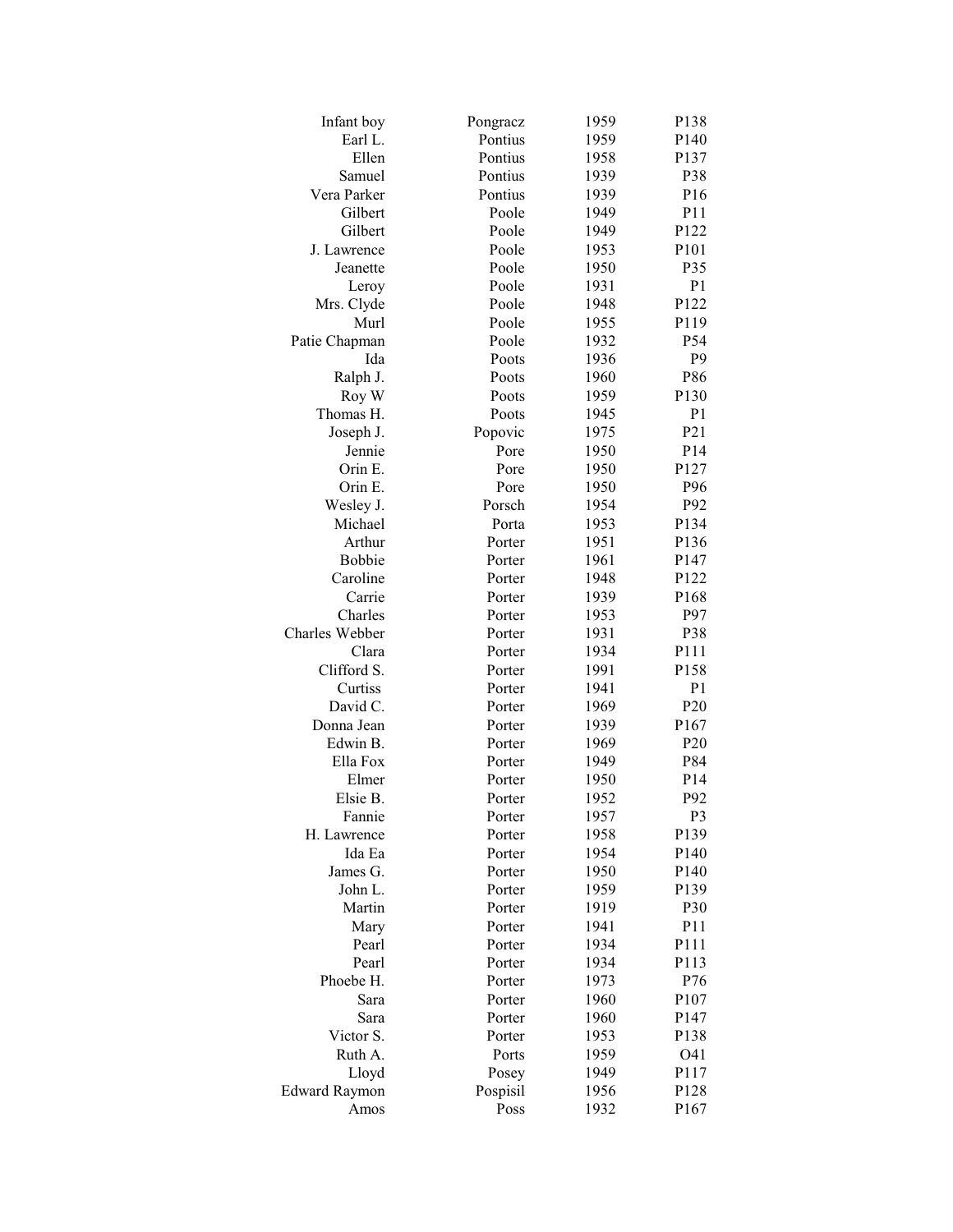| Katherine Fisher     | Poss             | 1947         | P <sub>63</sub>  |
|----------------------|------------------|--------------|------------------|
| Louis                | Poss             | 1934         | P <sub>56</sub>  |
| Alva L.              | Post             | 1932         | P170             |
| Anna                 | Post             | 1955         | P46              |
| Blanche              | Post             | 1948         | H234             |
| Elizabeth            | Post             | 1931         | P39              |
| Raymond J.           | Post             | 1954         | P96              |
| Clara                | Postle           | 1950         | P91              |
| Calvin A.            | Postlethwait     | 1965         | P65              |
| Della                | Postlethwait     | 1948         | P119             |
| Larry                | Postlethwait     | 2005         | P109             |
| Pauline              | Postlethwait     | 1951         | P <sub>69</sub>  |
| Ronette Leigh        | Postlethwait     | 1950         | P48              |
| Walter               | Postlethwait     | 1952         | P101             |
| Arvil E.             | Postlethwaite    | 1952         | P134             |
| Dennis J.            | Postlethwaite    | 1970         | P78              |
| Harold               | Postlethwaite    | 1948         | P <sub>2</sub>   |
| Terrill              | Postlethwaite    | 1937         | P15(2)           |
| Annabelle            | Potter           | 1971         | P41              |
| Augusta Helen        | Potter           | 1962         | P80              |
| Charles              | Potter           | 1952         | P83              |
| Fanny                | Potter           | 1952         | P86              |
| Henry Ford           | Potter           | 1969         | P <sub>145</sub> |
| J. Rex               | Potter           | 1973         | P160             |
| Jethro               | Potter           | 1963         | P79              |
| Lizzie C.            | Potter           | 1958         | P68              |
| Albert               | Poulston         | 1948         | P118             |
| Alice                | Poulston         | 1906         | P <sub>60</sub>  |
| Alice E.             | Poulston         | 1906         | P <sub>60</sub>  |
| Arthur               | Poulston         | 1931         | P <sub>52</sub>  |
| Garnetta             | Poulston         | 1975         | P <sub>24</sub>  |
| Alexander            | Poulton          | 1937         | P <sub>55</sub>  |
| Jesse Brown          | Pounds           | 1921         | P105             |
| Sara                 | Pouty            | 1941         | P113             |
| Thomas O.            | Powe             | 1964         | P44              |
| Ambrose              | Powell           | 1958         | P68              |
| John                 | Powell           | 1957         | P4(2)            |
| Merrit               | Powell           | 1953         | P96              |
| Myrlin               | Powell           | 1970         | P <sub>5</sub>   |
| Wilda E.             | Powell           | 1964         | P42              |
| William              | Powell           | 1955         | P116             |
|                      | Power            |              | P104             |
| Alexander            |                  | 1953         | P57              |
| Harry W.<br>James C. | Powers           | 1939<br>1963 | P66              |
| Jessie A.            | Powers<br>Powers |              |                  |
| Mrs. H. W.           | Powers           | 1940         | P38<br>P84       |
|                      | Powers           | 1948         | P55              |
| Nettie<br>Marie      |                  | 1932         |                  |
|                      | Prasek           | 1950         | P138<br>P61      |
| Anna B.              | Pratt            | 1947         |                  |
| Daisy Poe            | Pratt            | 1946         | P10              |
| Delbert              | Pratt            | 1963         | P151             |
| Delbert              | Pratt            | 1963         | P <sub>65</sub>  |
| Harold A.            | Pratt            | 1960         | P96              |
| Maurice              | Pratt            | 1970         | P <sub>22</sub>  |
| Merrilla             | Pratt            | 1907         | P171             |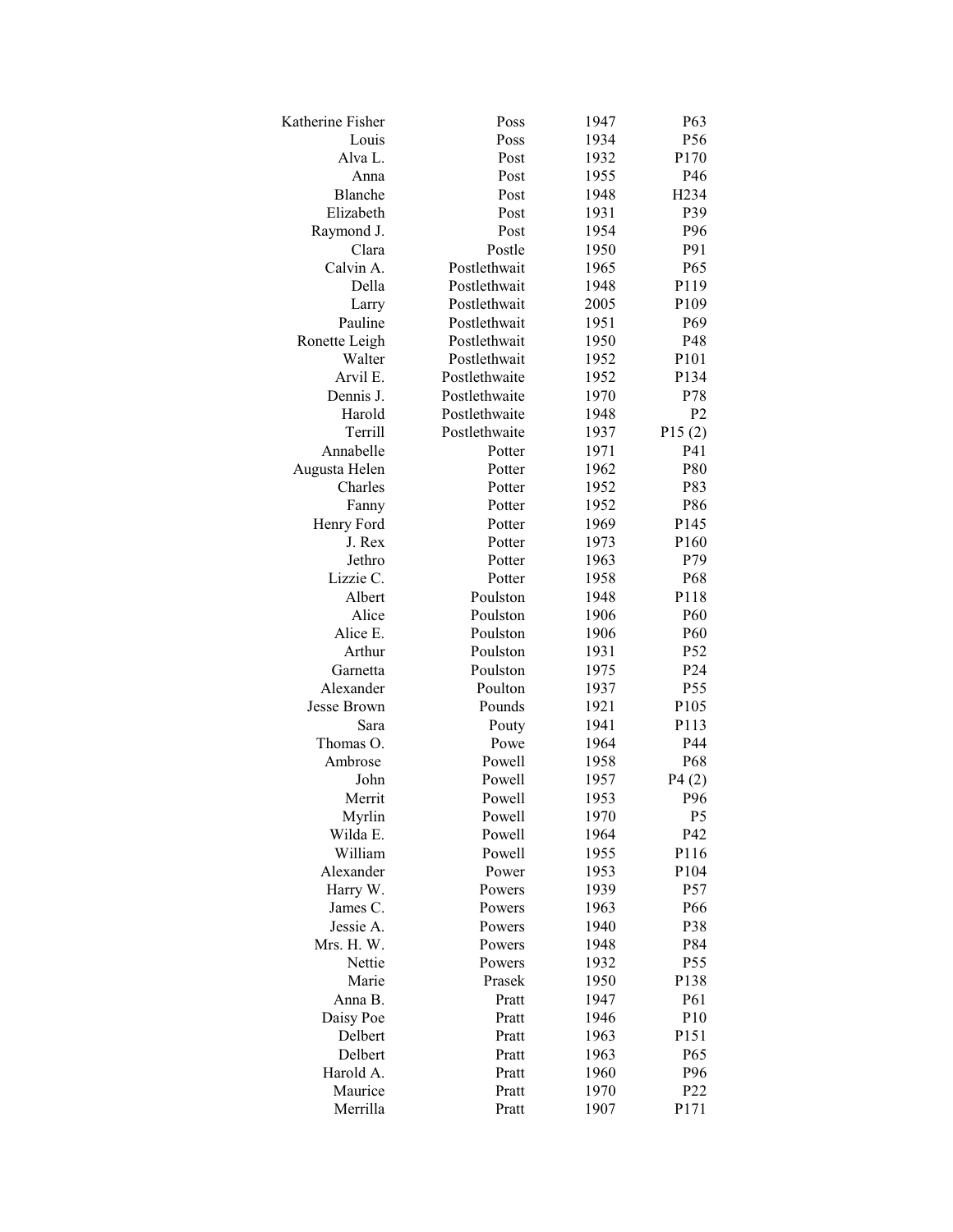| Norman                 | Pratt            | 1932         | P53              |
|------------------------|------------------|--------------|------------------|
| Ransom O.              | Pratt            | 1951         | P135             |
| Robert and Laurel Ann  | Pratt            | 1959         | P161-163         |
| Steven Wayne           | Pratt            | 1969         | P43              |
| Thomas D.              | Pratt            | 1959         | P85              |
| Charles                | Prcotor          | 1964         | P144             |
| Eunice                 | Preat            | 1932         | P <sub>53</sub>  |
| <b>B.</b> E.           | Prendergast      | 1949         | P61              |
| Addie M.               | Prentice         | 1928         | P59              |
| Georgiana              | Prentice         | 1955         | P92              |
| Margaret               | Prentice         | 1951         | P <sub>140</sub> |
| Mrs. Henry             | Prentice         | 1928         | R33              |
| Louis                  | Prentiss         | 1936         | <b>B330</b>      |
| Henry                  | Preston          | 1947         | P36              |
| Amelia                 | Preto            | 1967         | P79              |
| Estella                | Prettyman        | 1955         | P47              |
| Clarence               | Price            | 1946         | P37              |
| E. W.                  | Price            | 1910         | P176             |
| Earl                   | Price            | 1933         | P55              |
| Guy                    | Price            | 1941         | P64              |
| Harold                 | Price            | 1960         | P107             |
| James A.               | Price            | 1967         | P65              |
| Mary E.                | Price            | 1953         | P136             |
| Rilla                  | Price            | 1951         | P140             |
| Robert Emmett          | Price            | 1954         | P131             |
| Samuel                 | Price            | 1956         | P126             |
| Verner W.              | Price            | 1959         | P128             |
| Walter W.              | Price            | 1955         | P13              |
| Mrs. Thomas            | Price (Olin)     | 1901         | P175             |
| Bertha Y.              | Prichard         | 1951         | P126             |
| John Hubert            | Prichard         | 1906         | P59              |
|                        | Prichard         | 1954         | L128             |
| Llewellyn<br>Llewellyn | Prichard         | 1954         | P71              |
|                        |                  |              | P90              |
| August                 | Priebe<br>Priebe | 1952<br>1934 | P <sub>56</sub>  |
| Henry                  |                  |              |                  |
| Mary V.                | Priebe           | 1960<br>1948 | P148<br>P118     |
| Roland                 | Priebe           |              |                  |
| J. E.                  | Priestley        | 1948         | P120             |
| Matilda                | Primosigh        | 1964         | P85              |
| Jeanette<br>Laura Jane | Prince<br>Prince | 1951         | P70              |
|                        |                  | 1971         | P75              |
| Thomas                 | Prince           | 1954         | P134             |
| George G.              | Prindle          | 1961         | P148             |
| Harlow R.              | Prindle          | 1961         | P66              |
| William G.             | Prindle          | 1944         | P64              |
| Ethel                  | Pringle          | 1957         | P123             |
| Hannah R.              | Prior            | 1946         | P61              |
| Perley A               | Prior            | 1931         | P54              |
| James Ivan             | Priselac         | 1972         | P22              |
| Carl                   | Pritchard        | 1932         | P54              |
| D.B.                   | Pritchard        | $\ddot{?}$   | P173             |
| Darst V.               | Pritchard        | 1958         | P123             |
| Ethel                  | Pritchard        | 1948         | P <sub>6</sub> 3 |
| J. S.                  | Pritchard        | 1931         | P111             |
| Paul Allen             | Pritchard        | 1966         | P19              |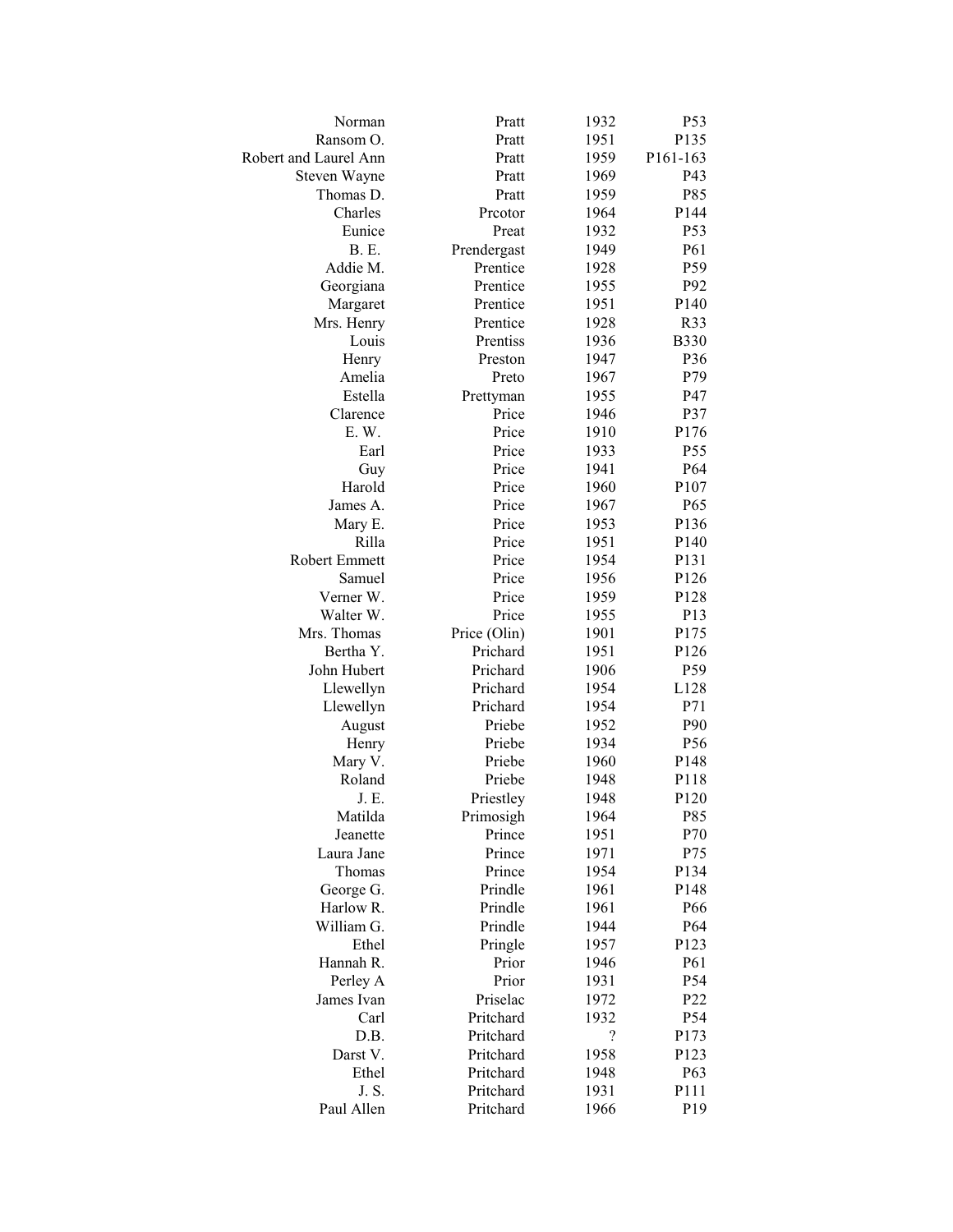| Roxa Caris          | Pritchard  | 1931 | P114             |
|---------------------|------------|------|------------------|
| Ralph O             | Probasco   | 1958 | P48              |
| Infant girl         | Probst     | 1960 | P68              |
| Mildred             | Prochnow   | 1974 | P21              |
| Edward M.           | Proctor    | 1954 | P134             |
| Ethel M.            | Proctor    | 1959 | P89              |
| Geo. M.             | Proctor    | 1908 | P173             |
| Jacqueline          | Proctor    | 1941 | P37              |
| Jessamine           | Proctor    | 1946 | P36              |
| Jessie              | Proctor    | 1948 | P70              |
| Leon                | Proctor    | 1954 | P137             |
| Nina S.             | Proehl     | 1959 | P137             |
| Roger               | Prof       | 1980 | P154             |
| Dominic             | Profio     | 1953 | P46              |
| Charles E.          | Prohn      | 1970 | P76              |
| Peter               | Prokop     | 1950 | P11              |
| G. T.               | Propper    | 1941 | P11              |
| David               | Propst     | 1969 | P <sub>4</sub>   |
| Fred B.             | Prosser    | 1951 | P47              |
| James/John          | Province   | 1955 | P132             |
| Virginia            | Province   | 1954 | P116             |
| Leland              | Pryor      | 1969 | P148             |
| Minnie              | Pryor      | 1947 | P121             |
| Jacob "Jake"        | Puckett    | 2005 | P153             |
| Anthony             | Pudloski   | 1960 | P143             |
| Frank               | Pudloski   | 1956 | P128             |
| Frank               | Pudloski   | 1956 | P136             |
| Frank               | Pudloski   | 1956 | P81              |
| Austin H.           | Puffer     | 1946 | P <sub>11</sub>  |
| Austin H.           | Puffer     | 1946 | P61              |
| David               | Puffer     | 1937 | P114             |
| Melvin              | Puffer     | 1939 | P <sub>168</sub> |
| Phoebe E.           | Puffer     | 1955 | P47              |
| Janet Eileen        | Pugh       | 1939 | P168             |
| Chester G.          | Pugh, Sr.  | 1974 | P75              |
| John                | Pulaski    | 1962 | P151             |
| Grace S.            | Pulker     | 1959 | P <sub>120</sub> |
| James Crawford      | Pullie     | 1957 | P <sub>16</sub>  |
| Grace               | Pump       | 1959 | P136             |
| <b>Elery Thomas</b> | Purcell    | 1954 | P119             |
| <b>Elery Thomas</b> | Purcell    | 1954 | P120             |
| Joseph              | Purcell    | 1946 | P <sub>52</sub>  |
| Kitty               | Purcell    | 1970 | P41              |
| Kitty               | Purcell    | 1970 | P76              |
| Alfred              | Purdy      | 1956 | P129             |
| Merva Allen         | Purdy      | 1957 | P116             |
| Myron               | Purdy      | 1959 | P141             |
| Sarah M.            | Purdy      | 1965 | P80              |
| Edith K.            | Purviance  | 1974 | P22              |
| Charles             | Pushinskas | 2005 | P158             |
| Gladys              | Putt       | 1953 | P101             |
| Emma                | Pyers      | 1959 | P12              |
| Frank               | Pyle       | 1963 | P151             |
| Howard L.           | Pyle       | 1948 | P36              |
| Jettie              | Pyle       | 1968 | P <sub>5</sub>   |
|                     |            |      |                  |